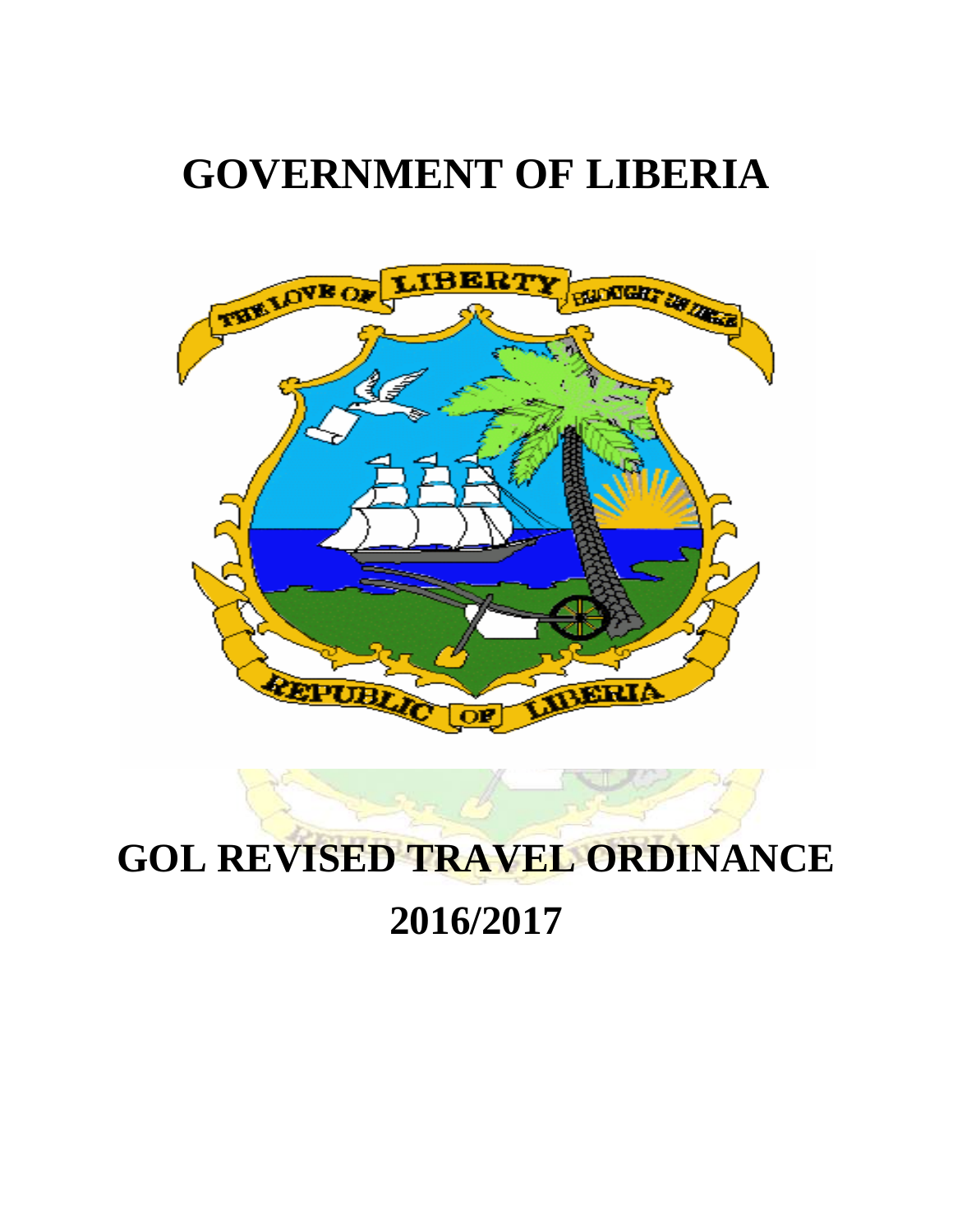#### **MEMORANDUM**

| <b>TO</b> |  |  |  | Honorable Ministers/Heads of Agencies and Commissions |
|-----------|--|--|--|-------------------------------------------------------|
|-----------|--|--|--|-------------------------------------------------------|

| <b>FROM</b> | : Boima S. Kamara |
|-------------|-------------------|
|             | <b>MINISTER</b>   |

DATE : June 30, 2016

SUBJECT : GOL 2016/2017 Travel Ordinance

I am pleased to present my compliments and forward the attached revised official Government of Liberia ordinance for domestic and foreign travels.

**NOGR** 

**LIBERIA** 

Please note that application of the tariff is effective July 1, 2016, and applies to all foreign and domestic travels by officials and staff of Ministries, Agencies, and Commissions of the Government of Liberia. Compliance with this ordinance will ensure smooth processing of your travel requests.

In view of the aforementioned, I request that you kindly ensure that the information herein is communicated to relevant staff within your institutions.

Thanks for your kind cooperation. Please accept my assurances of my highest esteem.

REPUBLIC

Kind regards.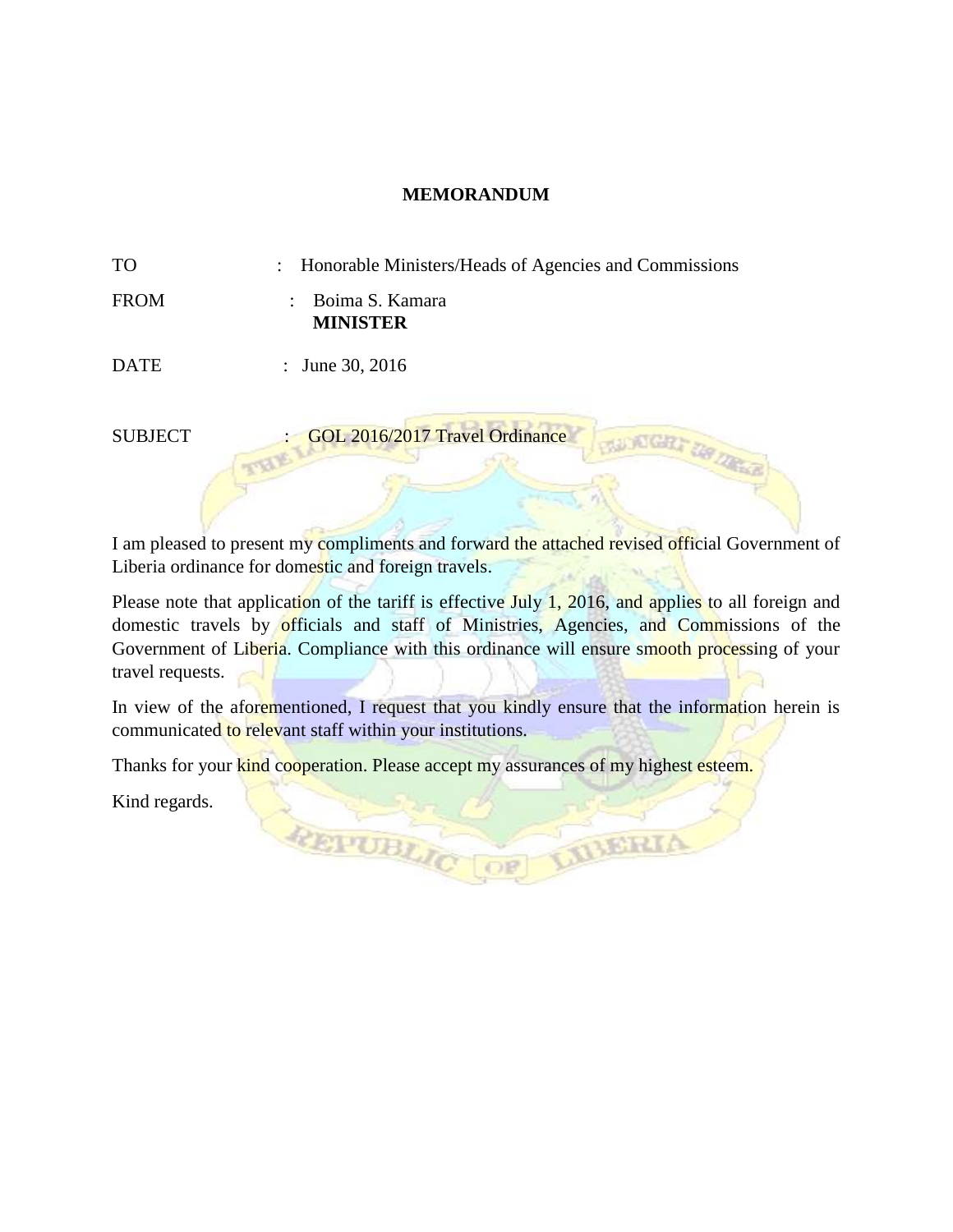## **POLICY ON TRAVEL ABROAD BY OFFICIALS ANDEMPLOYEES OF THE GOVERNMENT OF LIBERIA**

WHEREAS, it is necessary to review foreign travel allowances in view of the Government's fiscal austerity; and

WHEREAS, it is additionally necessary to standardize per diem rates based upon comparably competitive international subsistence rates for travel abroad,

NOW THEREFORE, the Government of Liberia hereby directs that effective July 1, 2016, the herein stated rates and procedures regulating foreign travels by officials and other representatives of Government of Liberia shall henceforth be observed and followed:

**THERTY** 

- 1. All foreign travels for official business for all cabinet Ministers, heads of agencies and commissions shall be authorized by the Office of the President or their boards; and for Deputy and Assistant Ministers and its equivalents in agencies and commission, the respective heads of their institutions shall approve subject to availability of funds for this purpose. However, the head of institution shall communicate with the Office of the President on such approval. All other travels of non-commissioned staff, civil servants and consultants shall be approved by the Head of Institution subject to the availability of funds in the travel budget.
- 2. No more than two persons shall constitute a delegation from any Ministry/Agency, State Owned Enterprise (SOE) and Autonomous Agency except for the Foreign Minister (which shall be no more than three) or in cases where expansion of the delegation is explicitly approved by the President in Writing.
- 3. Total GoL funded representation at any program or event held outside Liberia shall not exceed five (5) persons in total regardless of how many entities are involved.
- 4. In each case, a request for foreign travel advance shall be prepared in the prescribed Travel Advance Form (Annexure I). Additionally, a copy of the attached presidential approval, or head of the relevant institution and the letter of invitation clearly specifying travel dates shall be required.
- 5. Procurement of air tickets shall be done competitively. Ministries and agencies shall maintain an updated emailing list of registered and tax compliant travel agencies to whom information about upcoming travels shall be forwarded in a group email for solicitation of quotes. All solicited quotes shall be attached to the documents submitted to the Ministry of Finance and Development Planning. The Ministry of Finance & Development Planning shall create a group account comprising all tax compliant travel agencies for this purpose.
- 6. Travels shall be properly planned at least a week in advance to avoid exorbitant ticket charges or travel may not be funded. Any change to travel plans, unless expressly approved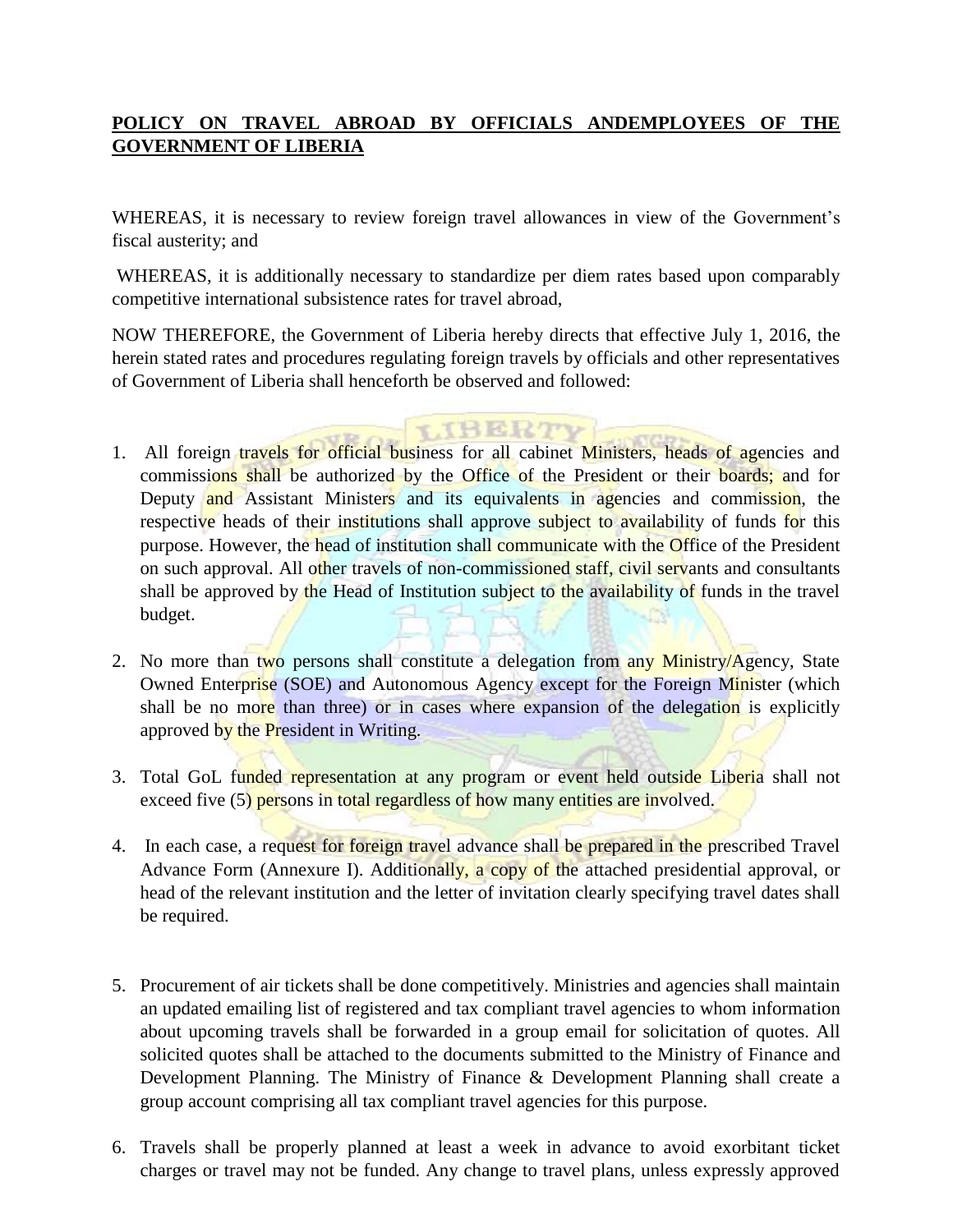by a competent authority (i.e., the President or Head of Institution), shall be the full responsibility of the traveler.

- 7. All authorized travel requests shall be forwarded to the Department of Budget and Development Planning of the Ministry of Finance and Development Planning for the purpose of issuing allotment. The Department of Budget and Development Planningshall liaise with the Financial Regulations Unit in the Department of Fiscal Affairs to obtain the cost of the trip in accordance with the rates and documentation requirements as stated in this ordinance. The Department of Budgetand Development planning shall check to ensure that travel request is in line with cash plans based upon which allotment shall be processed.
- 8. In the case where an allotment has been done already, Ministries, Agencies and Commissions shall prepare a voucher based on the cost analysis prepared by Financial Regulations Unit and forward to the Accounting Services Unit for processing. NUNCER DR.
- 9. The Office of the Comptroller and Accountant General shall ensure that all foreign travel vouchers are paid in maximum 48 hours once all of the required documentations are attached.
- 10. For the purposes of this Ordinance, foreign travel cost has been divided into three categories: 1) per diem for pocket expenses, 2) accommodation which shall be accounted for in full after the trip is made and 3) cost of visa where applicable.
- 11. In addition to accommodation and per diem allowances, all heads of delegations<sup>1</sup> other than for Presidential, Vice Presidential, Speaker, Chief Justice, President Pro-tempore and Deputy Speaker travels shall be given a lump-sum payment of US\$280.00 for telephone, telegraph, internet and official entertainment.
- 12. All incidental expenses shall be supported by proper receipts, except for gratuity not exceeding 20% of amount disbursed
- 13. Total number of days spent on any particular trip shall not exceed seven (7) days for which per diem and accommodation shall be funded by the GoL.
- 14. The President as head of delegation shall be given in addition to the entitled accommodation and per diem an Incidental Allowance of US\$2,000 for each day of stay abroad for any extra accommodation charges and other incidental expenses irrespective of the country he/she is traveling to. This amount shall be accounted for, including submission of relevant hotel and other receipts on return.

 $\overline{a}$ 

 $^{1}$ Delegation refers to a party of one or more persons representing the Government of Liberia in a formal capacity at state visits, summits, meetings, conferences, seminars, etc.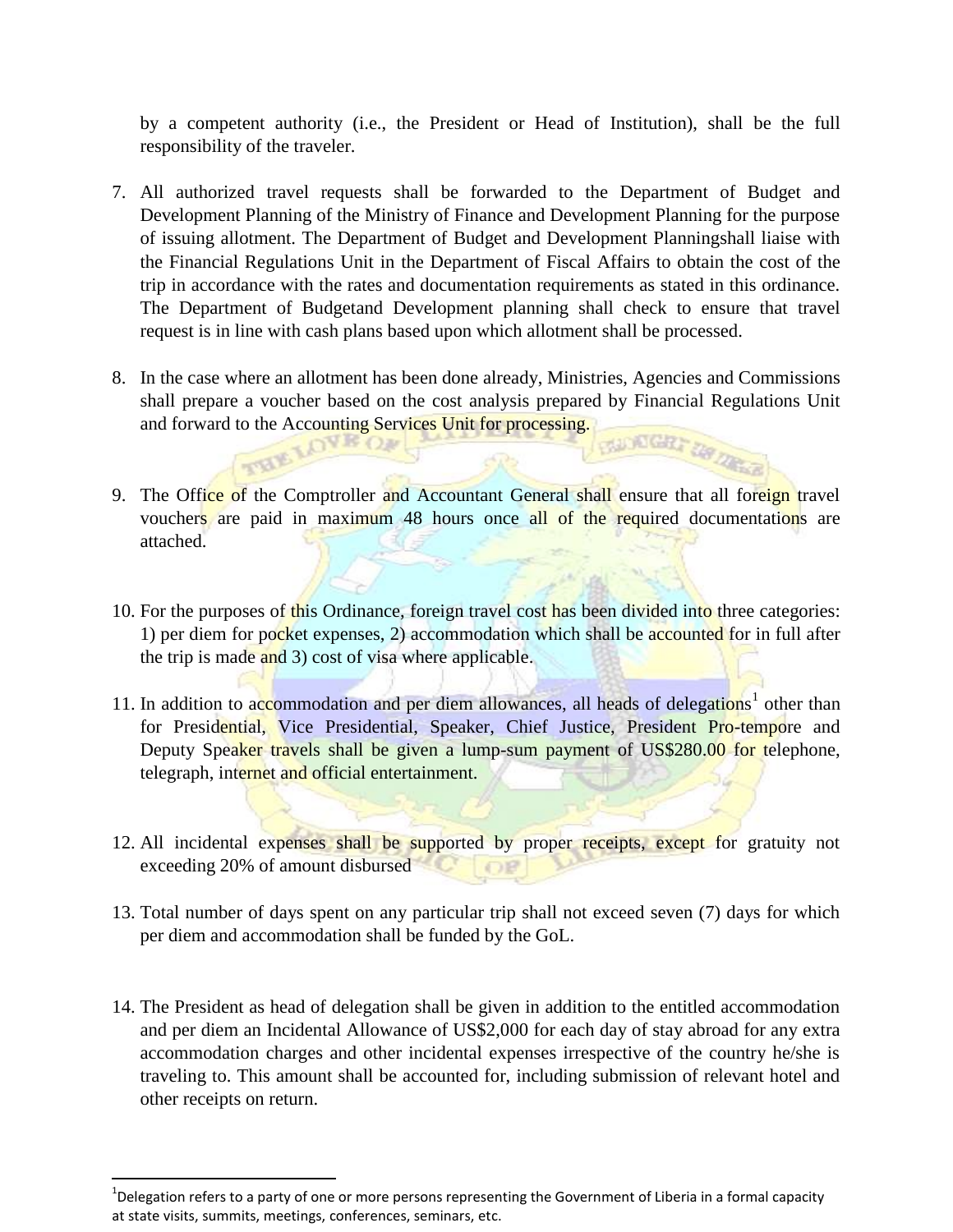- 15. The Vice President as head of delegation shall be given in addition to the entitled accommodation and per diem an Incidental Allowance of US\$1,300 for each day of stay abroad for extra accommodation charges and other incidental expenses irrespective of the country he/she is traveling to. This amount shall be accounted for, including submission of relevant hotel and other receipts on return.
- 16. The Speaker of the House of Representatives and the Chief Justice of the Supreme Court shall be given in addition to the entitled accommodation and per diem an Incidental Allowance of US\$350 for each day of stay abroad for extra accommodation charges and other incidental expenses irrespective of the country he/she is traveling to.This amount shall be accounted for, including submission of relevant hotel and other receipts on return.
- 17. The Deputy Speaker of the House of Representatives and President Pro Tempore of the Senate shall be given in addition to the entitled accommodation and per diem an Incidental Allowance of US\$200 for each day of stay abroad for extra accommodation charges and other incidental expenses irrespective of the country he/she is traveling to. This amount shall be accounted for, including submission of relevant hotel and other receipts on return.

RERTTE

- 18. In case relevant receipts are not submitted along with the Travel Settlement Form as indicated in Annexure II, then the entire amount drawn as advance on account of incidental expenses shall be refunded to the Government immediately.
- 19. The President shall travel First Class. The Vice President, Chief Justice of the Supreme Court, and the Speaker of the House of Representatives and President Pro-Tempore of the Liberian Senate shall travel by Business Class. If these dignitaries are traveling as State guests and taking their spouses along with them, then their spouses shall also be entitled to travel by First Class and half the applicable per diem rates.
- 20. With the exception of those listed in Rule 16, all otherofficials, civil servants, employees and heads of SOEs shall travel by economy class. heads of SOEs shall travel by economy class.
- 21. The Per Diem and Accommodation for all GOL funded travels shall be as per rates specified in Annexure III. However, the accommodation allowances for The President shall be as per the rates specified in Annexure III plus 50%.
- 22. The accommodation allowance for the Vice President, Chief Justice of the Supreme Court, Speaker, Deputy Speaker, President Pro Tempore, Ministers. Heads of Agencies and Commissions shall be as per the rates specified in Annexure III plus 30%.
- 23. The accommodation allowance for members of the House of Representatives, members of the House of Senate, Associate Justices, Deputy and Assistant Ministers and equivalents in Agencies and Commissions shall be as per the rate specified in Annexure III plus 20%.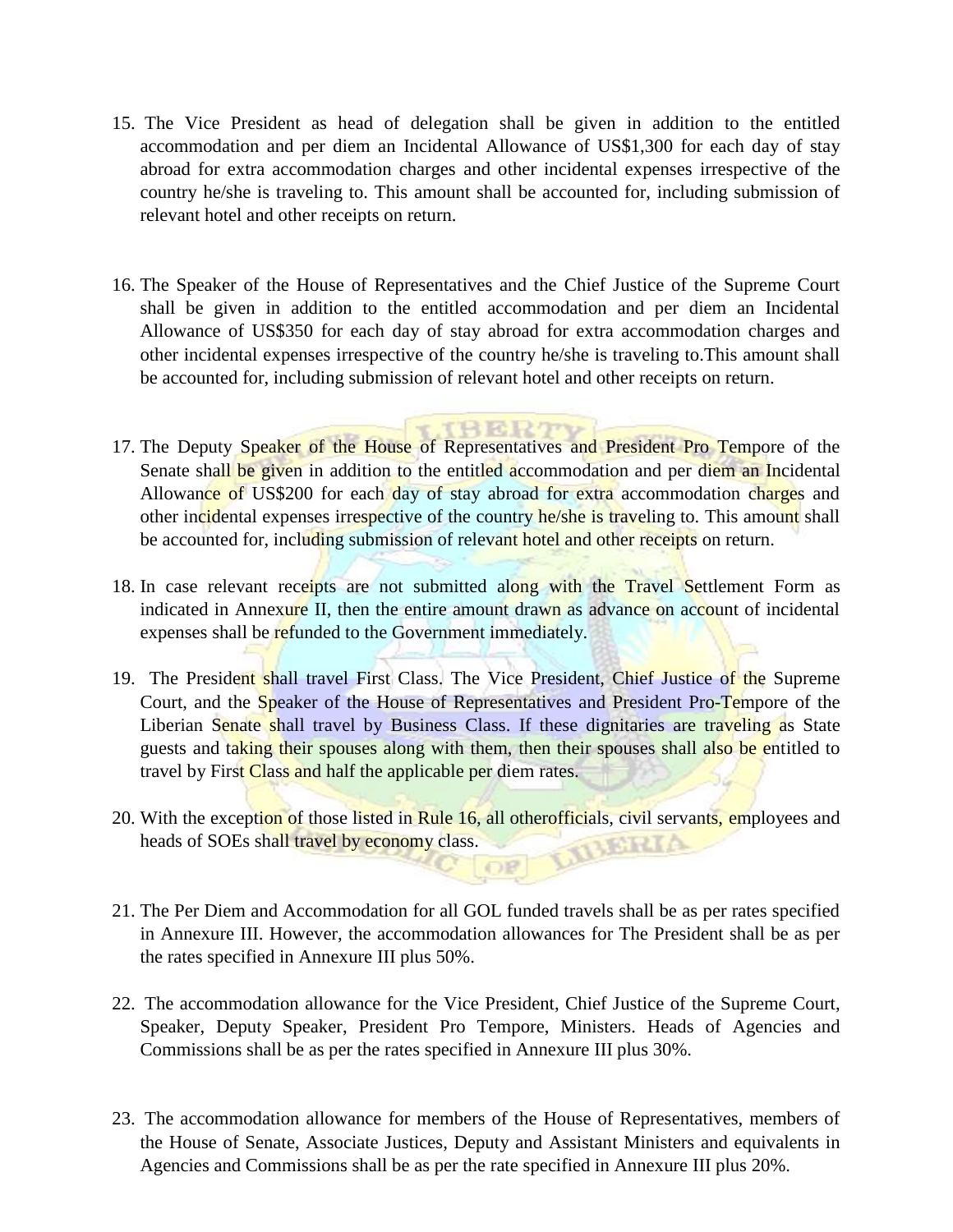- 24. Annexure III indicates the rates for different cities, including hotel charges. If, for reasons of host country requirements, or proximity to venue of official business, an official is required by hosts or event organizers to stay in a hotel whose charges exceed the hotel rate for the city as determined in accordance with the stipulation in this Ordinance, the traveler is then entitled to receive the difference between the recommended hotel rate and the actual hotel rate, subject to submission of hotel receipts upon return from tour. This exception is not applicable to travels undertaken by the President, Vice President, Speaker, Chief Justice, President Pro-Tempore and the Deputy Speaker.
- 25. An official traveling abroad on approved official trip utilizing his/her own resources, shall on return to the country, submit a voucher for reimbursement of air ticket, accommodation and per diem allowance with the approval for the travel undertaken from a competent authority. In all such cases Travel Settlement Form (Annexure II) along with the copies of receipts, passports, and either used ticket stubs or boarding passes shall be submitted to the Financial Regulations Unit.
- 26. If an official while traveling abroad is compelled to extend his stay or travel to another country due to an unforeseen exigency, the voucher for any additional expenditure not covered under the original approval shall be submitted along with the authorized approval for the additional stay or travel.
- 27. In case the visit abroad is sponsored by an external agency that bears the cost of the visit including airfare, lodging along with a nominal allowance for pocket expenses, no additional per diem allowance shall be paid by the Government of Liberia. However, a lump sum amount of **US\$280** to each individual on a delegation.
- 28. In case the external agency pays only the airfare, then the official shall be given the full per diem and accommodation for the duration of his or her stay abroad. However if the external agency bears the cost of lodging along with the airfare, then the official shall be given 40% of the permissible per diem for pocket expenses. of the permissible per diem for pocket expenses.
- 29. In the case of Liberian students traveling abroad on scholarship funded by an external Agency, an amount of US\$350 shall be given as incidental allowance to each student.
- 30. It shall be ensured that air tickets for travel abroad are for travel to the place of duty, by the shortest possible route.
- 31. Upon return from abroad, officials are required to submit to the Financial Regulations Unit of the Ministry of Finance and Development Planning, a Travel Settlement Form as per Annexure II and copy of certificates for workshops, seminars, etc., receipts for accommodation and incidental expenses within 14 days from the date of return from tour or before date of next journey, whichever is earlier. In very exceptional cases where the second tour is performed immediately after return from the first tour; the second advance may be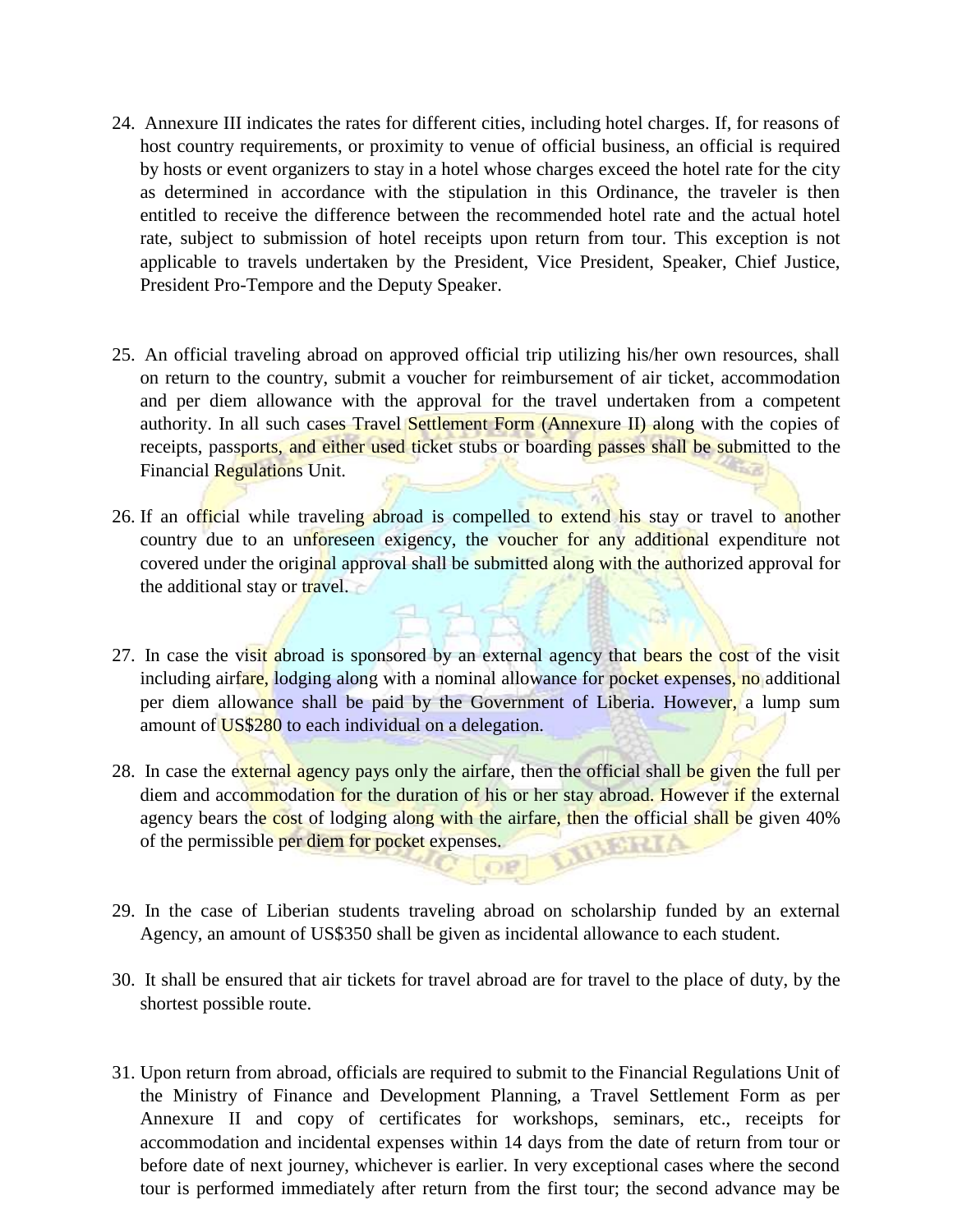granted with the specific written approval of the official concerned, explaining the reasons thereof.

- 32. No future travel advances shall be processed to any official from an institution in which an official from a previous trip has not submitted the prescribed Travel Settlement Form and attachments with the expiry of the 14 days deadline in rule 26. The entire travel advance shall be recovered from those who fail to submit the Travel Settlement Form on return from their visit abroad, and those who subsequently leave the service of the Government, from any arrears due to them by the Government.
- 33. The Ministry of Finance and Development Planning shall maintain on a current basis full documentation on each travel made from government money. This shall include all receipts for hotels and incidental expenses submitted by officials who travelled during the fiscal year.
- 34. The Financial Regulations Unit in the Ministry of Finance and Development Planning shall on a quarterly basis, audit the travel expenditure of all entities that have financial autonomy.

CALLED LOTS - 27

 $\Omega$ <sup>V</sup> IF  $\Omega$  IF

- 35. All public corporations and parastatal organizations shall pay per diem and hotel rates at the same rates specified herein, subject to the approval of their respective Boards. All other conditions contained herein shall be adhered to.
- 36. This foreign travel policy and the attendant implementation annexures Travel Disbursement Form and Travel Settlement Form - will form parts of the financial management rules, and may be reviewed at the start of each fiscal year if necessary.
- 37. The General Auditing Commission shall audit travel transactions, in keeping with its mandate.

REPUBLIC OF LIBERIA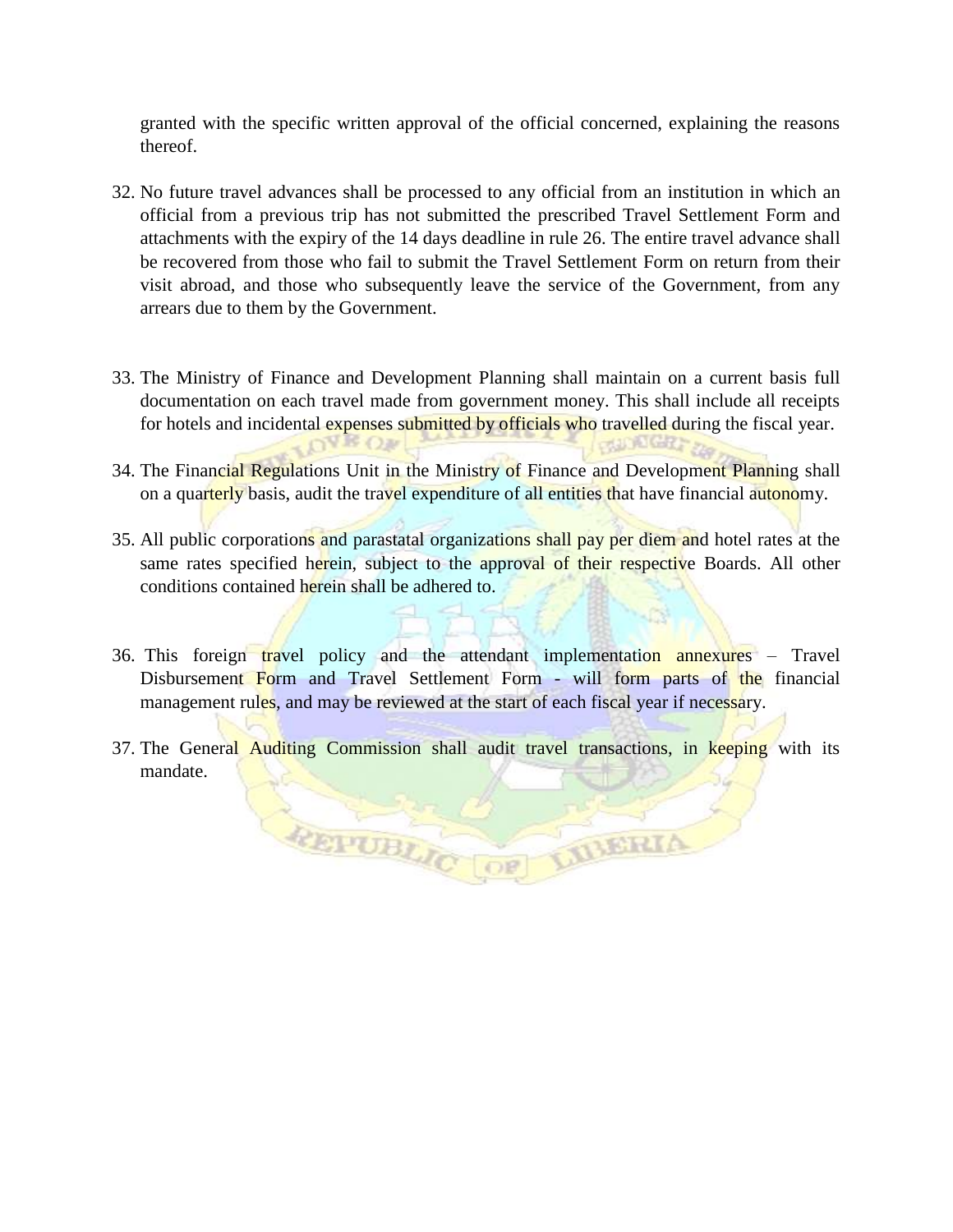# **ANNEXURE I GOVERNMENT OF LIBERIA**

#### **Foreign Travel Advance Request Form** OVE OF

#### 1. Details of traveler :

- a. Name and position:
- b. Contact number  $(s)$ :
- c. Email address(es):
- 2. Name of Ministry/Agency/Commissions:
- 3. Purpose of mission and destination (s):
- 4. Travel dates:
	- a. Departure date:
	- b. Return Date:
	- c. Total days of accommodation and per diem requested:
- 5. Incidental Allowance
	- a. US\$  $2,00.00$  ( ) per day for the President
	- b. US\$ 1,300.00 () per day for the Vice President
	- c. US\$ 350.00 ( ) per day for Chief Justice and Speaker
	- d. US\$ 200.00 ( ) per day for the Deputy Speaker and President Pro-tempore

15011

 $\mathscr{A}$  ,  $\mathscr{A}$  ,  $\mathscr{A}$  ,  $\mathscr{A}$  ,  $\mathscr{A}$  ,  $\mathscr{A}$  ,  $\mathscr{A}$  ,  $\mathscr{A}$  ,  $\mathscr{A}$  ,  $\mathscr{A}$  ,  $\mathscr{A}$  ,  $\mathscr{A}$  ,  $\mathscr{A}$  ,  $\mathscr{A}$  ,  $\mathscr{A}$  ,  $\mathscr{A}$  ,  $\mathscr{A}$  ,  $\mathscr{A}$  ,  $\mathscr{A}$  ,  $\mathscr{A}$  ,  $\mathcal{L}$   $\mathcal{L}$   $\mathcal{L}$   $\mathcal{L}$   $\mathcal{L}$   $\mathcal{L}$   $\mathcal{L}$   $\mathcal{L}$   $\mathcal{L}$   $\mathcal{L}$   $\mathcal{L}$   $\mathcal{L}$   $\mathcal{L}$   $\mathcal{L}$   $\mathcal{L}$   $\mathcal{L}$   $\mathcal{L}$   $\mathcal{L}$   $\mathcal{L}$   $\mathcal{L}$   $\mathcal{L}$   $\mathcal{L}$   $\mathcal{L}$   $\mathcal{L}$   $\mathcal{$  $\blacksquare$ 

- e. US\$ 280.00 ( ) lump sum for head of delegation
- 6. Costing:
	- a. Total Accommodation allowance: US\$\_\_\_\_\_\_\_\_\_\_
	- b. Total Per diem allowance: US\$
	- c. Total Incidental allowance: US\$\_\_\_\_\_\_\_\_\_\_\_\_\_\_
	- d. Total cost of airfare: US\$
	- e. Total Cost of Travel: US\$
- 7. Total amount to be paid by the Government of Liberia: US\$
- 8. Copy of approval from the Office of the President/Head of Institution attached : Yes  $($ , No  $($ )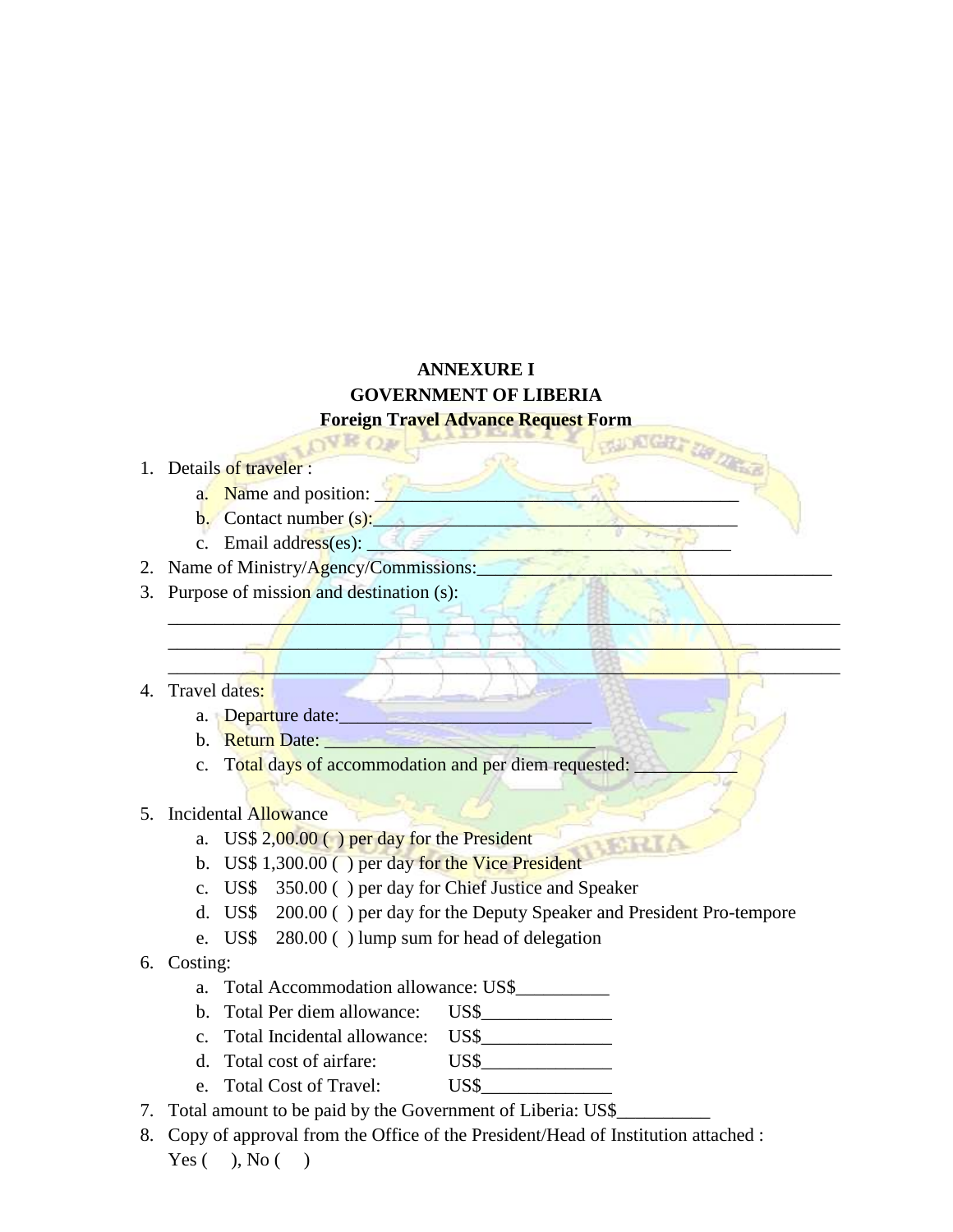Signature ………………………………… Date ……..............................

**HANDIGR** 

NB: Each traveler on a delegation is required to fill this form and attach copies of the approval, invitation and all relevant documents pertaining to the trip.

# **ANNEXURE II GOVERNMENT OF LIBERIA Foreign Travel Settlement Form**

- 1. Name and position person traveling :
	- a. Contact No. and email address:

# 2. Name of Ministry/Agency:

# 3. Travel dates: LOVE OF

- a. Date and time of departure from Liberia:
- $\mathbf{b}$ . Date and time of arrival at destination:
- c. Date and time of departure from Destination:
- d. Date and time of arrival at Liberia:
- 4. Time Spent abroad on non-official matters: **All and Contact Contact Automobile** (days/weeks/months)
- 5. Actual time spent abroad on official matters: (days/weeks/months)
- 6. Amount of Per Diem received:  $\text{USS}$   $\qquad \qquad$ , check #:
- 7. Amount for accommodation received: US\$ \_\_\_\_\_\_\_\_\_, check #:
- 8. Amount for incidental allowance received:  $\qquad \qquad$ , check #:
- 9. Actual amount spent on accommodation (enclosed receipts): US\$
- 10. Actual amount on incidental allowance spent (enclosed receipts): US\$
- 11. Airfare expended (enclosed ticket stubs/boarding pass and unused airline tickets): US\$ \_\_\_\_\_\_\_\_\_
- 12. Amount available for refund : US\$ \_\_\_\_\_\_\_\_\_\_\_\_\_ (in case of refund, kindly provide details of refund (check) \_\_\_\_\_\_\_\_\_\_\_\_\_\_\_\_\_\_\_\_\_\_\_\_\_\_\_\_\_\_\_\_\_\_\_\_\_\_\_\_\_\_\_\_\_\_\_\_\_\_\_\_\_\_\_\_\_\_\_\_\_\_\_\_\_\_\_\_\_\_\_\_

 $\mathcal{L} = \mathcal{L}$ 

## **Declaration**

I consider the information provided in the information provided on this form are true and that the attached documents are valid and represent valid transactions on public money disbursed to me on my trip abroad by the Ministry of Finance and Development Planning.

| 912 |  |
|-----|--|
|-----|--|

NB: Each traveler is required to fill this form and attach original copies of ticket stubs, boarding passes, receipts and copies of certificates among others.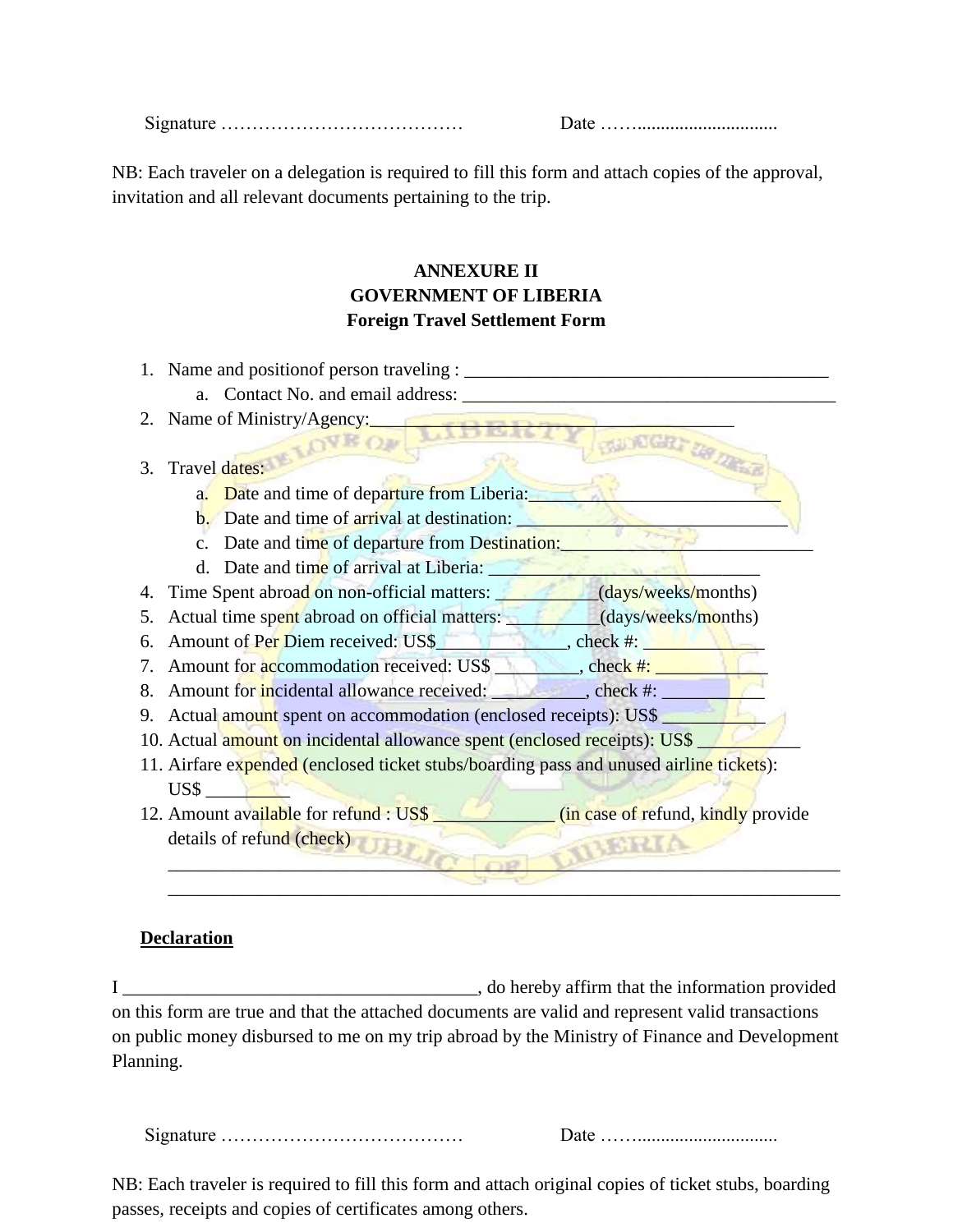| <b>ANNEXURE III</b>                                                                 |                               |                                          |                    |                             |  |
|-------------------------------------------------------------------------------------|-------------------------------|------------------------------------------|--------------------|-----------------------------|--|
| <b>GOVERNMENT OF LIBERIA</b>                                                        |                               |                                          |                    |                             |  |
| <b>RATES FOR FOREIGN DAILY SUBSISTENCE ALLOWANCE</b><br><b>QUOTED IN US DOLLARS</b> |                               |                                          |                    |                             |  |
| <b>FOR FY15/16</b>                                                                  |                               |                                          |                    |                             |  |
| <b>Location</b>                                                                     | <b>DSA</b><br><b>Rate for</b> | <b>FY 2015/16 Travel</b><br><b>Rates</b> |                    |                             |  |
| THE LOVE OF                                                                         | 2014/15                       | <b>Total</b><br><b>DSA</b>               | Per<br><b>Diem</b> | <b>Hotel</b><br><b>Rate</b> |  |
| Afghanistan (Afghani) Kabul, all areas                                              | 304                           | 276                                      | 88                 | 188                         |  |
| Albania (Albania Lek(e)) Tirana, all areas                                          | 342                           | 273                                      | 90                 | 183                         |  |
| Algeria (Algerian Dinar) Algiers, all areas                                         | 392                           | 327                                      | 104                | 223                         |  |
| American Samoa (US Dollar) All Areas                                                | 316                           | 293                                      | 95                 | 198                         |  |
| Angola (Kwanza) Luanda, all areas                                                   | 550                           | 341                                      | 106                | 235                         |  |
| Anguilla (E.C. Dollar) All Areas                                                    | 641                           | 312                                      | 91                 | 221                         |  |
| Antigua (E.C. Dollar) Antigua                                                       | 411                           | 316                                      | 99                 | 217                         |  |
| Argentina (Argentine Peso) Buenos Aires, all areas                                  | 375                           | 332                                      | 103                | 229                         |  |
| Armenia (Armenian Dram) Yerevan, all areas                                          | 317                           | 292                                      | 96                 | 196                         |  |
| Australia (AUL Dollar)Canberra, Melbourne, all<br>areas                             | 381                           | 352                                      | 107                | 245                         |  |
| Austria (Euro) All Areas                                                            | 425                           | 337                                      | 102                | 235                         |  |
| Azerbaijan ((new) Azerbaijan Manat) Baku                                            | 443                           | 331                                      | 100                | 231                         |  |
| Bahamas (Bahamian Dollar) All Areas                                                 | 540                           | 360                                      | 120                | 240                         |  |
| Bahrain (Bahraini Dinar) All Areas                                                  | 470                           | 338                                      | 107                | 231                         |  |
| Bangladesh, Dhaka, All areas                                                        | 344                           | 303                                      | 95                 | 208                         |  |
| Barbados (Barbados Dollar) All Areas                                                | 499                           | 296                                      | 98                 | 198                         |  |
| Belarus (Belarusian Ruble) Minsk                                                    | 467                           | 301                                      | 96                 | 205                         |  |
| Belgium (Euro) All Areas                                                            | 550                           | 297                                      | 97                 | 200                         |  |
| Belize (Belize Dollar) Belize City                                                  | 344                           | 280                                      | 85                 | 195                         |  |
| Benin (CFA Franc) Cotonou, All Areas                                                | 310                           | 283                                      | 94                 | 189                         |  |
| Bermuda (Bermuda Dollar) All Areas                                                  | 315                           | 289                                      | 88                 | 201                         |  |
| Bhutan (Bhutan Ngultrum) Thimphu                                                    | 310                           | 290                                      | 93                 | 197                         |  |
| Bosnia and Herzegovina (Convertible Mark)<br>Sarajevo, All Other Areas              | 251                           | 244                                      | 69                 | 175                         |  |
| Botswana (Botswana Pula) Gaberone                                                   | 254                           | 247                                      | 71                 | 176                         |  |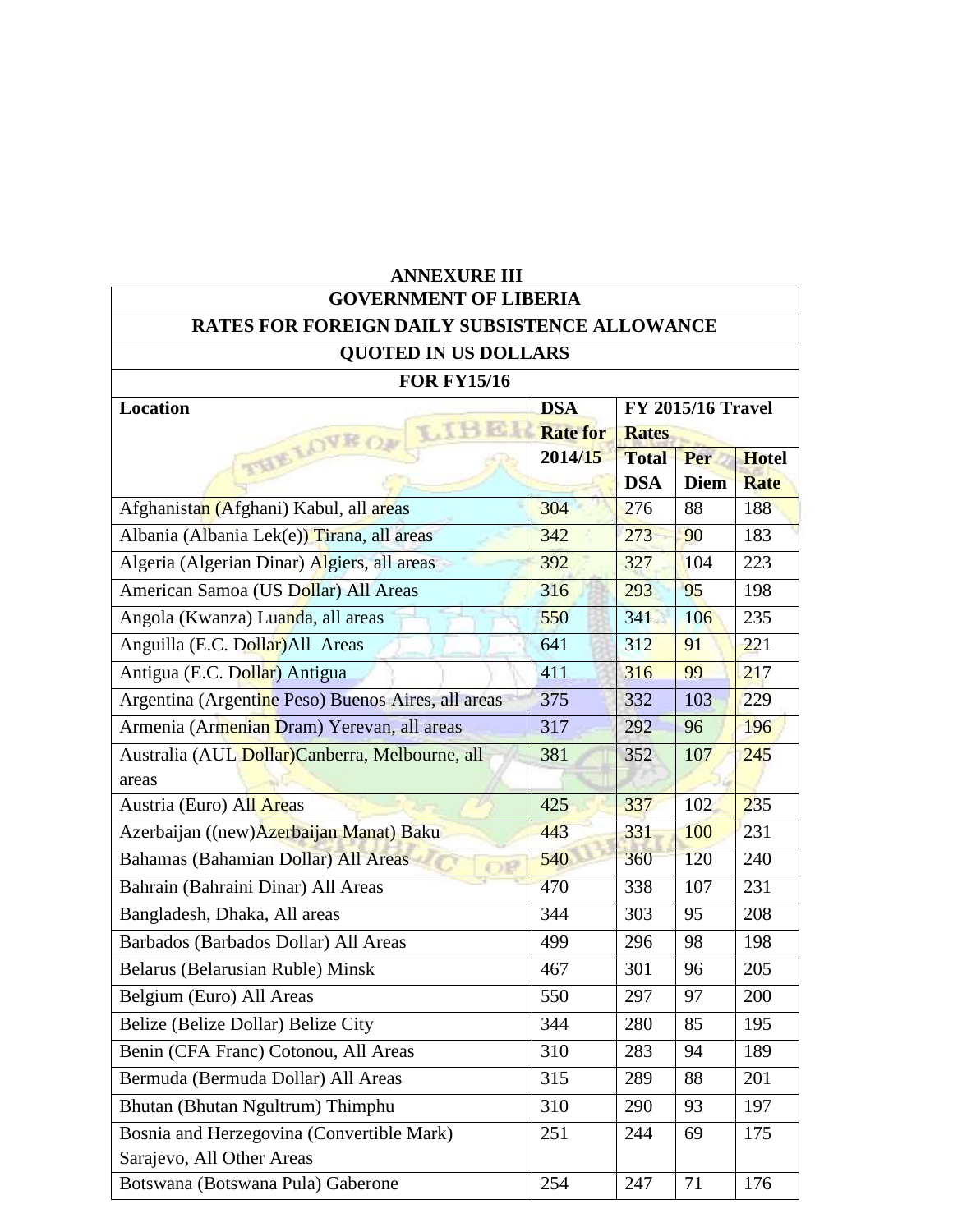| Brazil (Brazilian Real) Brasilia                 | 431 | 299 | 97  | 202 |
|--------------------------------------------------|-----|-----|-----|-----|
| Rio De Janeiro                                   | 502 | 289 | 89  | 200 |
| All other areas (Brazil)                         | 417 | 290 | 92  | 198 |
| <b>British Virgin Islands</b>                    | 417 | 288 | 83  | 205 |
| Brunei (Brunei Dollar) Bandar Seri Begawan       | 314 | 282 | 96  | 186 |
| Bulgaria (New Lev) Sofia                         | 322 | 283 | 91  | 192 |
| Burkina Faso (CFA Franc) Ouagadougou             | 267 | 260 | 79  | 181 |
| Burundi (Burundi Franc) Bujumbura                | 248 | 244 | 66  | 178 |
| Cambodia (Cambodian Riel) Phnom Penh             | 298 | 270 | 92  | 178 |
| Cameroon (CFA Franc) Yaounde, All Areas          | 298 | 284 | 89  | 195 |
| Canada (Canadian Dollar) All Areas               | 399 | 303 | 108 | 195 |
| Cape Verde (CV Escudo) Praia                     | 324 | 298 | 97  | 201 |
| Cayman Islands (CaymanI. Dollar) All Areas       | 473 | 277 | 98  | 179 |
| Central African Rep. (CFA Franc) Bangui          | 191 | 207 | 62  | 145 |
| Chad (CFA Franc) Ndjamena                        | 505 | 307 | 107 | 200 |
| China (Renminbi) Beijing, All areas              | 377 | 323 | 110 | 213 |
| China, Hong Kong SAR (HongKong Dollar) Hong      | 468 | 315 | 105 | 210 |
| Kong                                             |     |     |     |     |
| Colombia (Colombian Peso) Bogota, All areas      | 428 | 304 | 107 | 197 |
| Comoros (Comoros Franc) Moroni                   | 292 | 279 | 89  | 190 |
| Congo (CFA Franc) Brazzaville, All Areas         | 366 | 303 | 96  | 207 |
| Congo, Dem. Rep. (Franc Congolais) Kinshasa, all | 452 | 309 | 103 | 206 |
| areas                                            |     |     |     |     |
| Costa Rica (COS Colon) San Jose                  | 228 | 224 | 64  | 160 |
| Cote d Ivoire (CFA Franc) Abidjan, all areas     | 325 | 307 | 105 | 202 |
| Croatia, Republic of (Kuna) Zagreb               | 492 | 281 | 105 | 176 |
| Cuba (Cuban Peso) Havana                         | 232 | 225 | 68  | 157 |
| Cyprus (Cyprus Pound) Nicosia                    | 441 | 307 | 109 | 198 |
| Czech Republic (Czech Koruna) Prague             | 494 | 321 | 122 | 199 |
| Denmark (Danish Krone) All Areas                 | 525 | 349 | 122 | 227 |
| Djibouti (Djibouti Francs) Djibouti              | 340 | 307 | 98  | 209 |
| Dominican Republic (Dominican Peso) Santo        | 317 | 261 | 94  | 167 |
| Domingo                                          |     |     |     |     |
| Ecuador (US Dollar) Quito                        | 267 | 254 | 90  | 164 |
| Egypt (Egyptian Pound) Cairo, all areas          | 317 | 294 | 99  | 195 |
| El Salvador (ELS Colon) San Salvador             | 252 | 247 | 81  | 166 |
| Equatorial Guinea (CFA Franc) Malabo             | 480 | 306 | 101 | 205 |
| Eritrea, Asmara                                  | 344 | 245 | 92  | 153 |
| Estonia (Kroon(i)) Tallinn, all areas            | 321 | 228 | 73  | 155 |
| Ethiopia, Addis Ababa, all areas                 | 348 | 250 | 92  | 158 |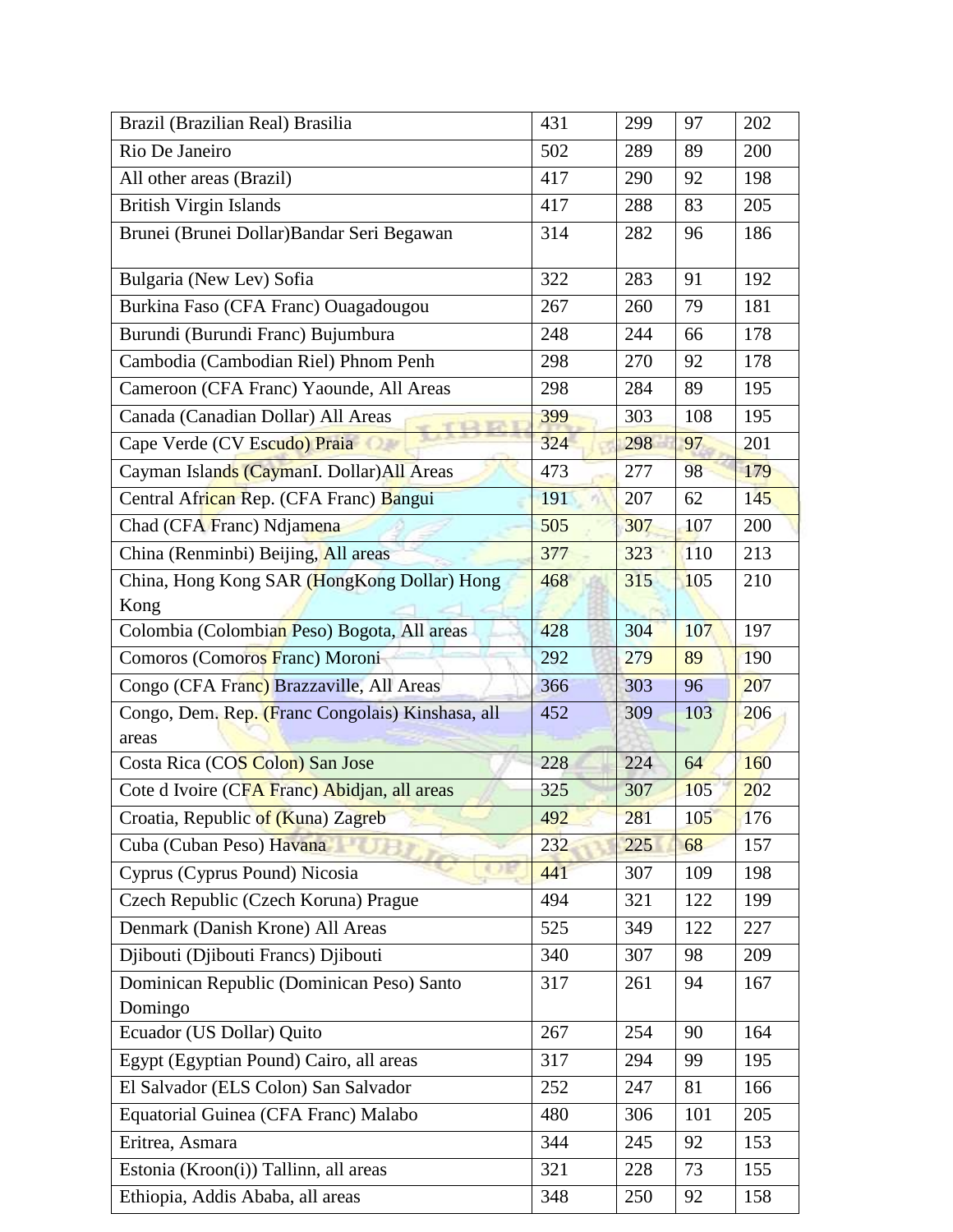| Fiji (Fiji Dollar) Suva                      | 396 | 248 | 81 | 167 |
|----------------------------------------------|-----|-----|----|-----|
| Finland, Helsinki                            | 376 | 275 | 96 | 179 |
| France (Euro) Paris, all areas               | 530 | 308 | 98 | 210 |
| Gabon (CFA Franc) Libreville, all areas      | 378 | 274 | 88 | 186 |
| Gambia (Gambian Dalasi) Banjul               | 266 | 209 | 74 | 135 |
| Georgia, Republic of (Georgian Lari) Tbilisi | 401 | 270 | 82 | 188 |
| Germany (Berlin) Berlin, all areas           | 532 | 306 | 99 | 207 |
| Ghana (New Cedi) Accra, all areas            | 366 | 263 | 88 | 175 |
| Greece (Euro) Athens, all areas              | 462 | 293 | 95 | 198 |
| Greenland (Danish Krone) All Areas           | 439 | 291 | 91 | 200 |
| Guadeloupe (Euro) All Areas                  | 270 | 228 | 71 | 157 |
| Guam (US Dollar) All Areas                   | 374 | 272 | 88 | 184 |
| Guatemala (Quetzal(es)) Guatemala City       | 280 | 228 | 83 | 145 |
| Guinea (Guinean Franc) Conakry               | 239 | 215 | 81 | 134 |
| Guinea Bissau (CFA Franc) Bissau             | 310 | 242 | 83 | 159 |
| Guyana (Guyana Dollar) Georgetown            | 249 | 212 | 75 | 137 |
| Haiti (Gourde) Port-Au-Prince                | 309 | 242 | 82 | 160 |
| Honduras (Lempira) Tegucigalpa               | 300 | 236 | 81 | 155 |
| Hungary (Forint) All Areas                   | 366 | 290 | 93 | 197 |
| Iceland (Iceland Krona) All Areas            | 366 | 296 | 96 | 200 |
| India (Indian Rupee) New Delhi, all areas    | 543 | 302 | 89 | 213 |
| Indonesia (Rupiah) Jakarta, all areas        | 366 | 279 | 88 | 191 |
| Iran (Iranian Rial) Tehran, all areas        | 260 | 216 | 71 | 145 |
| Ireland (Euro) All Areas                     | 575 | 325 | 94 | 231 |
| Israel (Shekel) Tel Aviv, all areas          | 482 | 300 | 99 | 201 |
| Italy (Euro) Rome, all areas                 | 530 | 306 | 96 | 210 |
| Jamaica (Jamaican Dollar) Kingston           | 310 | 270 | 89 | 181 |
| Japan (Yen) Tokyo, all areas                 | 539 | 300 | 96 | 204 |
| Jordan (Jordanian Dinar) Amman               | 375 | 281 | 82 | 199 |
| Kazakhstan (Tenge) Astana, all areas         | 451 | 285 | 88 | 197 |
| Kenya (Kenyan Shilling) Nairobi, all areas   | 449 | 298 | 99 | 199 |
| Kiribati (AUL Dollar) Christmas Island       | 285 | 241 | 73 | 168 |
| Korea, Dem. Peo. of (N. Korean Won)Pyongyang | 441 | 291 | 90 | 201 |
| Korea, Republic of (S. Korean Won) Seoul     | 416 | 293 | 91 | 202 |
| Kuwait (Kuwaiti Dinar) All Areas             | 532 | 305 | 99 | 206 |
| Kyrgyzstan (Som) Bishkek                     | 355 | 259 | 84 | 175 |
| Latvia (LativianLats) Riga                   | 330 | 257 | 78 | 179 |
| Lebanon (Lebanese Pound) Beirut              | 386 | 287 | 89 | 198 |
| Lesotho (Loti) Maseru                        | 209 | 199 | 65 | 134 |
| Liberia (Liberian Dollar) Monrovia           | 306 | 291 | 96 | 195 |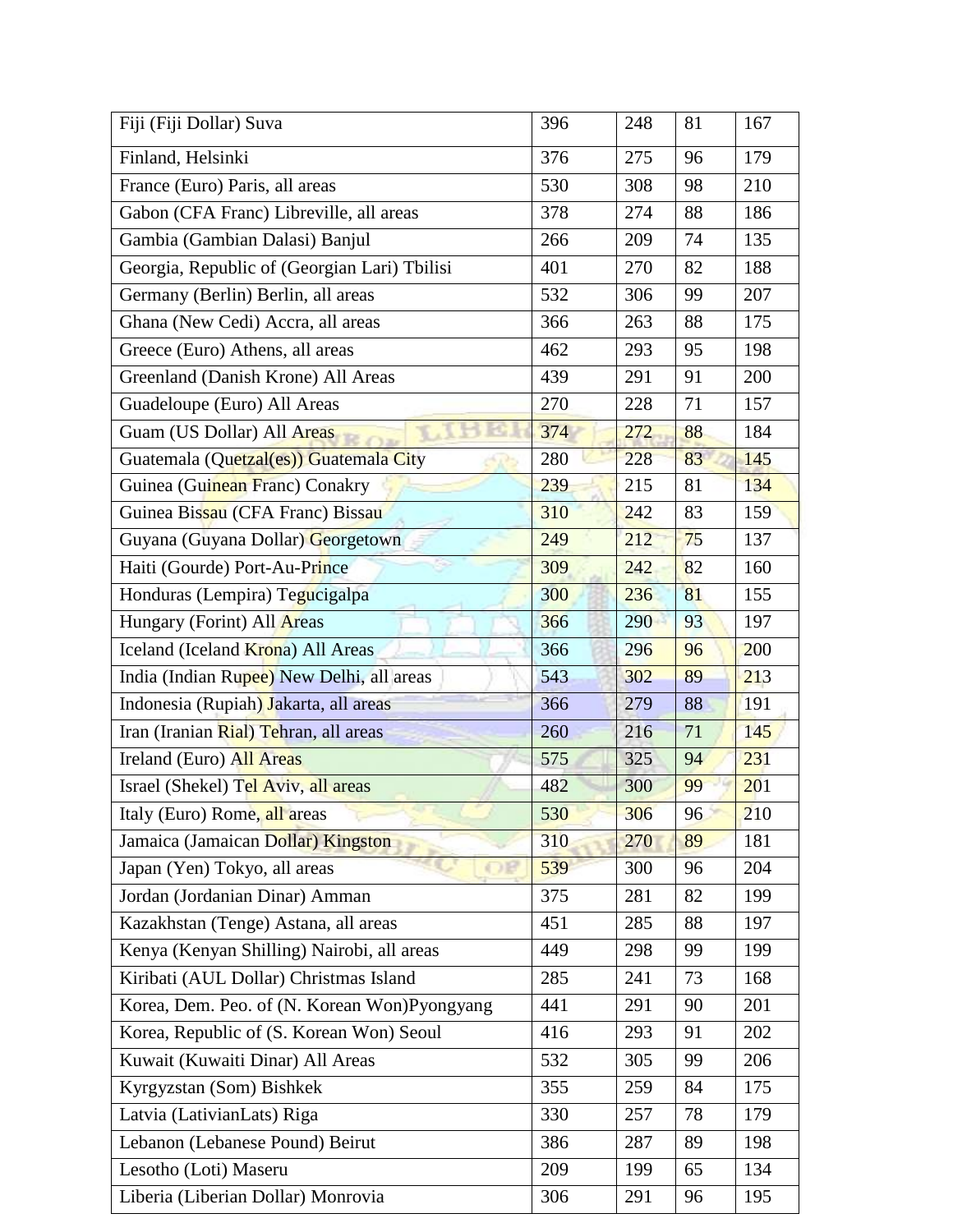| Libyan Arab Jamahiriya (Libyan Dinar) Tripoli, all | 416 | 288 | 91  | 197 |
|----------------------------------------------------|-----|-----|-----|-----|
| areas                                              |     |     |     |     |
| Lithuania (Lithuania Litas) Vilnius                | 285 | 255 | 90  | 165 |
| Luxembourg (Euro) All Areas                        | 467 | 292 | 89  | 203 |
| Macedonia (fyrom) (Denar) Skopje, all areas        | 302 | 263 | 79  | 184 |
| Madagascar, Antananarivo, all areas                | 281 | 259 | 79  | 180 |
| Malawi, Lilongwe, all areas                        | 308 | 231 | 76  | 155 |
| Malaysia (Ringgit) Kuala Lumpur, all areas         | 230 | 212 | 62  | 150 |
| Maldives (Rufiyaa) Male                            | 327 | 262 | 79  | 183 |
| Mali (CFA Franc) Bamako                            | 303 | 259 | 88  | 171 |
| Malta (Maltese Lira) All Areas                     | 354 | 293 | 108 | 185 |
| Mauritania (Ouguiya) Nouakchott                    | 270 | 248 | 73  | 175 |
| <b>Mauritius (Mauritius Rupee) Port Louis</b>      | 264 | 249 | 73  | 176 |
| Mexico (Mexican Peso) Mexico City, all areas       | 360 | 284 | 92  | 192 |
| Moldova (Moldovan Leu) Kishinev                    | 251 | 249 | 82  | 167 |
| Monaco (Euro) All Areas                            | 449 | 302 | 97  | 205 |
| Montenegro (Euro) All Areas                        | 452 | 282 | 96  | 186 |
| Montserrat (E.C. Dollar) All Areas                 | 216 | 206 | 71  | 135 |
| Morocco (Morocco Dirham) Rabat, all areas          | 369 | 280 | 81  | 199 |
| Mozambique (Metical (New)) Maputo, all areas       | 257 | 246 | 75  | 171 |
| Namibia (Namibia Dollar) Windhoek, all areas       | 292 | 241 | 80  | 161 |
| Nauru (AUL Dollar) All Areas                       | 277 | 207 | 86  | 121 |
| Netherlands (Euro), Amsterdam, All areas           | 562 | 296 | 93  | 203 |
| New Caledonia (CFP Franc) All Areas                | 409 | 269 | 87  | 182 |
| New Zealand (NZE Dollar) Wellignton, all areas     | 315 | 278 | 89  | 189 |
| Nicaragua (Cordoba Oro) Managua                    | 191 | 182 | 55  | 127 |
| Niger (CFA Franc) Niamey                           | 236 | 226 | 72  | 154 |
| Nigeria, Abuja, All areas                          | 447 | 277 | 91  | 186 |
| Norway (Norwegian Krone) All Areas                 | 429 | 303 | 96  | 207 |
| Oman (Rial Omani) Muscat                           | 507 | 304 | 95  | 209 |
| Pakistan (Pakistani Rupee) Islamabad, all areas    | 368 | 268 | 81  | 187 |
| Palau (US Dollar) Koror                            | 308 | 256 | 83  | 173 |
| Panama (Balboa) Panama City                        | 302 | 259 | 78  | 181 |
| Papua New Guinea (Kina) Port Moresby               | 418 | 270 | 83  | 187 |
| Peru (Nuevo Sol) Lima, all areas                   | 278 | 249 | 82  | 167 |
| Philippines (Philippine Peso), Manila, all areas   | 255 | 236 | 69  | 167 |
| Poland (Poland Zloty) Warsaw                       | 341 | 288 | 90  | 198 |
| Portugal (Euro) All Areas                          | 371 | 294 | 93  | 201 |
| Puerto Rico (US Dollar) All Areas                  | 508 | 267 | 89  | 178 |
| Qatar (Qatari Rial) Doha                           | 447 | 299 | 97  | 202 |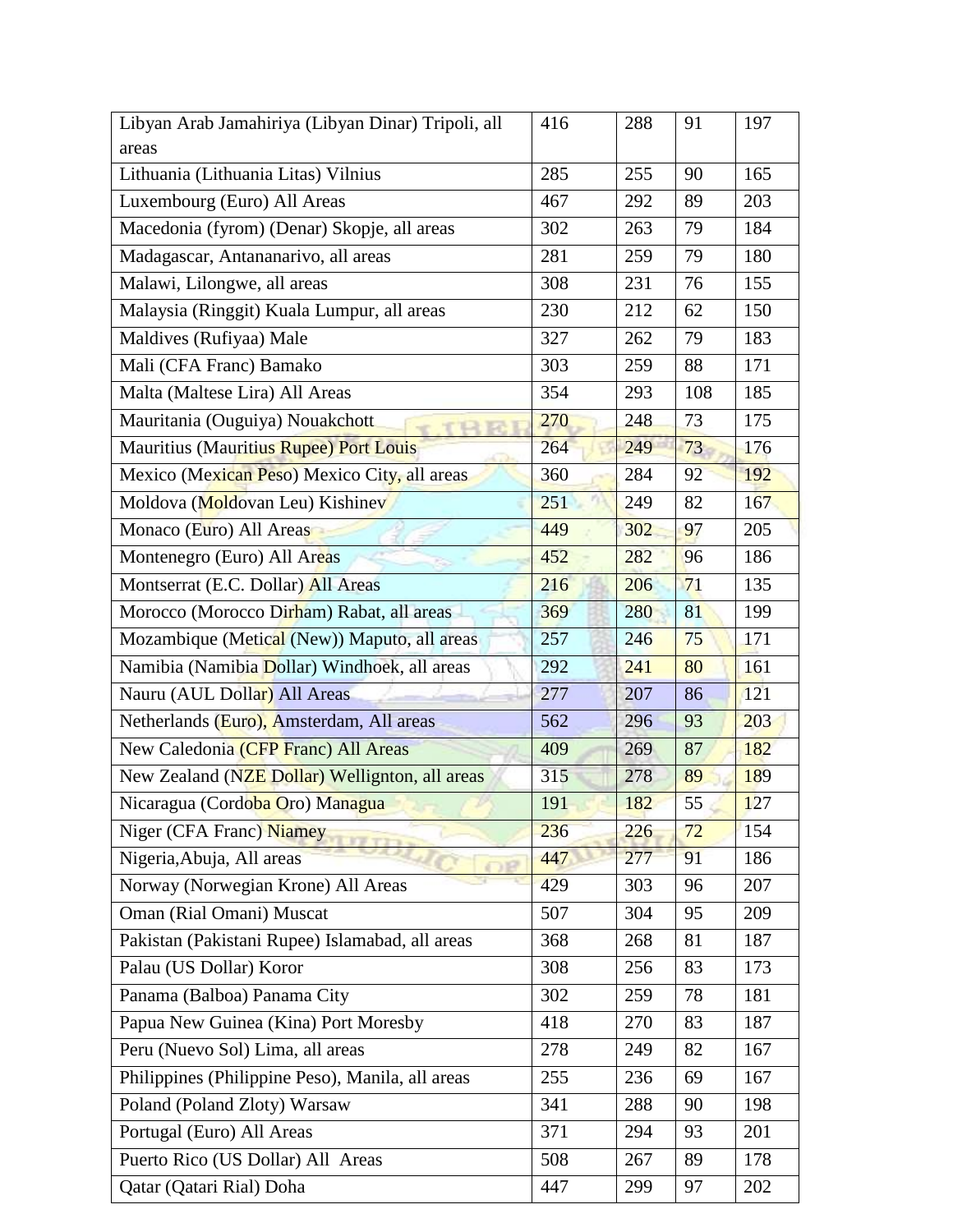| Reunion (Euro) All Areas                                        | 366 | 243 | 87 | 156 |
|-----------------------------------------------------------------|-----|-----|----|-----|
| Romania (Leu (New)) Bucharest, all areas                        | 376 | 277 | 88 | 189 |
| Russian Federation (Russian Rouble) Moscow, all                 | 341 | 293 | 93 | 200 |
| areas                                                           |     |     |    |     |
| Rwanda (Rwanda Franc) Kigali, all areas                         | 316 | 249 | 74 | 175 |
| Samoa (Tala), Apia                                              | 309 | 253 | 88 | 165 |
| Sao Tome (Miramar)                                              | 322 | 265 | 76 | 189 |
| Principe (BomBom Island Resort)                                 | 238 | 221 | 68 | 153 |
| Saudi Arabia (Saudi Riyal) Riyadh, all areas                    | 413 | 297 | 95 | 202 |
| Senegal (CFA Franc) Dakar, all areas                            | 346 | 277 | 88 | 189 |
| Serbia (Dinar) Belgrade                                         | 343 | 287 | 92 | 195 |
| Seychelles (SEY Rupee) All Areas                                | 346 | 274 | 86 | 188 |
| Sierra Leone (Leone) Freetown, all areas                        | 240 | 227 | 69 | 158 |
| Singapore (SIN Dollar) All Areas                                | 461 | 299 | 95 | 204 |
| Slovak Republic (Slovak Koruna) Bratislava                      | 380 | 285 | 82 | 203 |
| Slovenia, Republic of (Euro) Lubljana                           | 327 | 263 | 83 | 180 |
| Solomon Islands (SOI Dollar) Honiara                            | 324 | 278 | 79 | 199 |
| South Africa (Rand) Pretoria, all areas                         | 376 | 285 | 90 | 195 |
| Spain (Euro) Madrid, all areas                                  | 554 | 304 | 97 | 207 |
| Sudan (Sudanese Pound) Khartoum                                 | 485 | 272 | 81 | 191 |
| Suriname (Surinamese Dollar) all Areas                          | 259 | 228 | 67 | 161 |
| Swaziland (Lilangeni) Mbabane                                   | 277 | 247 | 70 | 177 |
| Sweden (Swedish Krona) Stockholm, all areas                     | 506 | 301 | 95 | 206 |
| Switzerland (Swiss Franc) all areas                             | 559 | 300 | 90 | 210 |
| Syrian Arab Republic (Syrian Pound) Damascus, all               | 388 | 287 | 88 | 199 |
| areas                                                           |     |     |    |     |
| Tajikistan (Tajik Somoni) Dushanbe                              | 374 | 286 | 87 | 199 |
| Tanzania, United Rep. of (Shilling) Dar es Salaam,<br>all areas | 324 | 265 | 86 | 179 |
| Zanzibar (Emerson and Green,                                    | 295 | 254 | 84 | 170 |
| Serena) Elsewhere                                               |     |     |    |     |
| Thailand, Bangkok, all areas                                    | 381 | 285 | 93 | 192 |
| Timor-Leste (US Dollar) Dili                                    | 249 | 225 | 80 | 145 |
| Togo (CFA Franc) Lome                                           | 325 | 248 | 81 | 167 |
| Tonga (Pa'anga) Nuku'Alofa                                      | 229 | 212 | 78 | 134 |
| Trinidad and Tobago (TT Dollar) Trinidad - all areas            | 459 | 288 | 89 | 199 |
| Tunisia (Tunisian Dinar) Tunis                                  | 247 | 228 | 71 | 157 |
| Turkey (New Turkish Lira) Ankara, all areas                     | 436 | 280 | 90 | 190 |
| Turkmenistan (Manat) All Areas                                  | 229 | 226 | 76 | 150 |
| Tuvalu (AUL Dollar) Funafuti                                    | 203 | 196 | 65 | 131 |
| Uganda (Uganda Shilling) Kampala, all areas                     | 361 | 247 | 79 | 168 |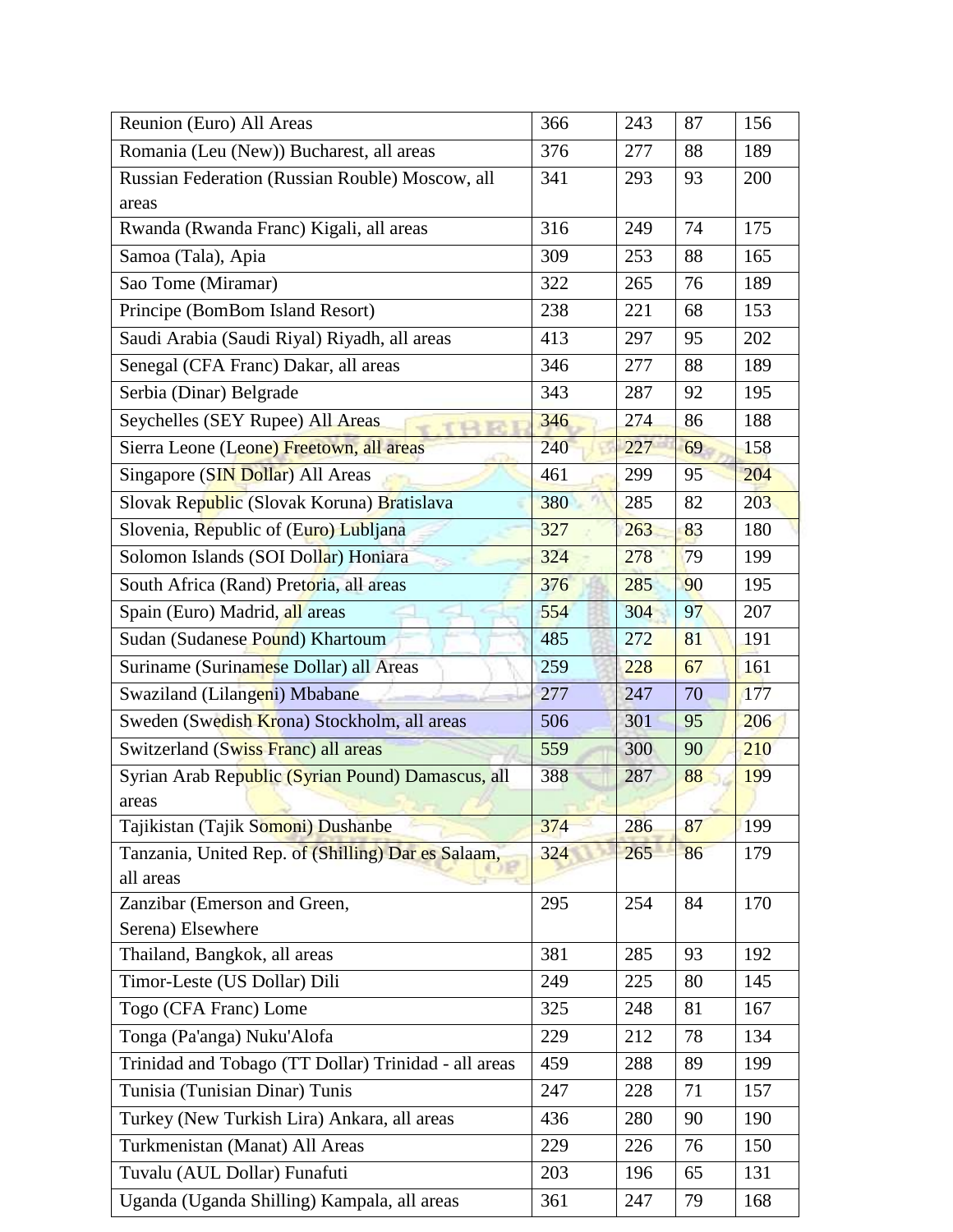| Ukraine (Hryvnia) Kiev, all areas                 | 326 | 291 | 91 | 200 |
|---------------------------------------------------|-----|-----|----|-----|
| United Arab Emirates (U.A.E. Dirham) Abu Dhabi,   | 545 | 302 | 98 | 204 |
| all areas                                         |     |     |    |     |
| United Kingdom (Pound Sterling) London, all areas | 520 | 306 | 96 | 210 |
| Uruguay (Peso Uruguayo) Montevideo, all areas     | 405 | 278 | 87 | 191 |
| USA (US Dollar) Washington D.C.                   | 431 | 312 | 97 | 215 |
| New York                                          | 449 | 306 | 93 | 213 |
| All Other Areas (USA)                             | 420 | 291 | 90 | 201 |
| Vanuatu (Vatu) Port Vila                          | 551 | 282 | 89 | 193 |
| <b>Santos</b>                                     | 349 | 255 | 76 | 179 |
| Venezuela (Bolivar) Caracas, all areas            | 555 | 280 | 90 | 190 |
| The Gaza Strip                                    | 310 | 253 | 78 | 175 |
| Yemen, Republic of (Yemeni Rial) Sana'a           | 238 | 227 | 71 | 156 |
| Zambia (Zambian Kwacha) Lusaka, all areas         | 267 | 241 | 78 | 163 |
| Zimbabwe (Zimbabwe Dollar) Harare, all areas      | 397 | 282 | 87 | 195 |

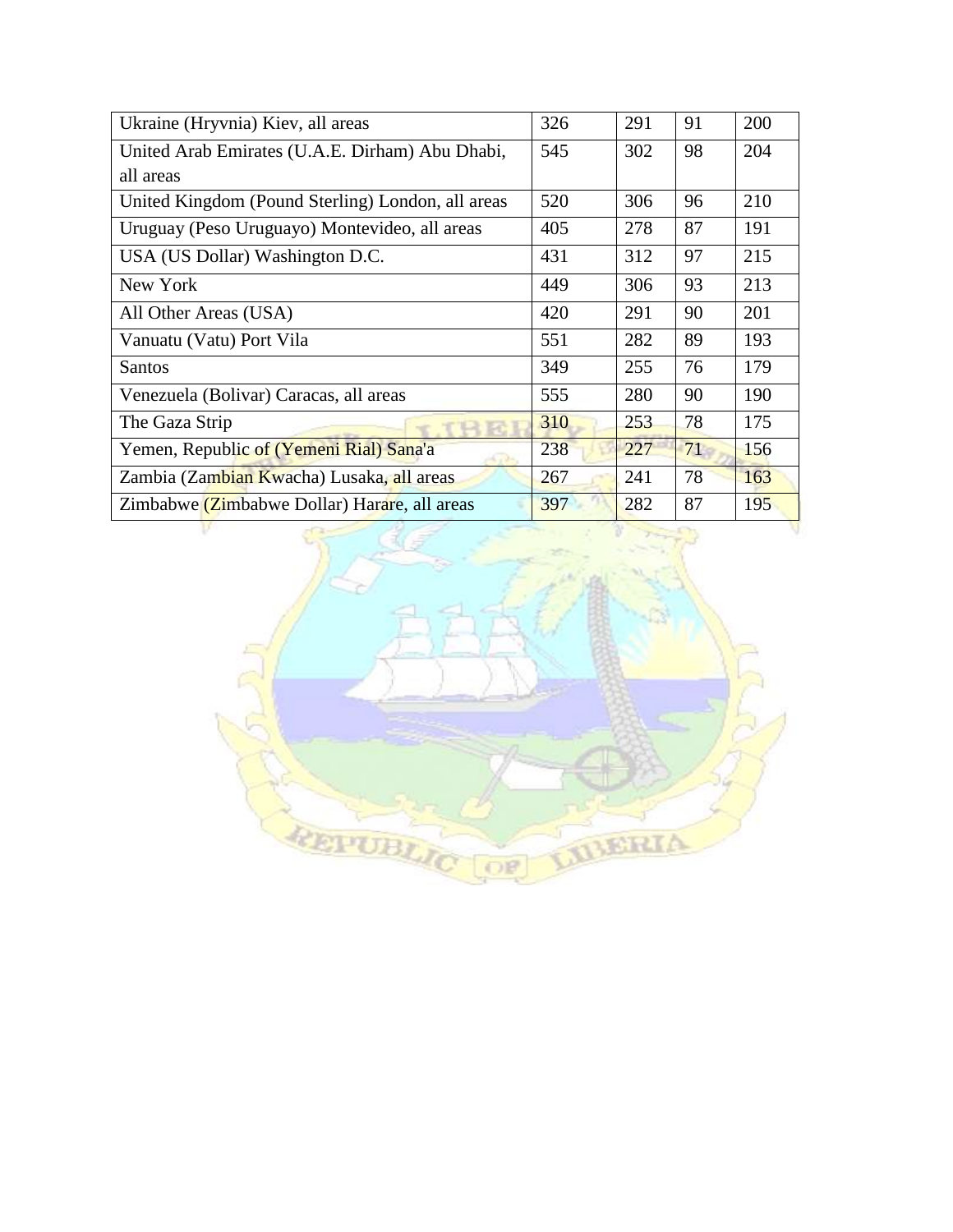# **POLICY ON DOMESTIC TRAVEL BY OFFICIALS AND EMPLOYEES OF THE GOVERNMENT OF LIBERIA**

**WHEREAS,** there is a need to introduce guidelines to regulate travel of officials and employees on government business within the country;

**WHEREAS,** this ordinance shall be applicable to persons in the employ of Government leaving their designated duty stations and travelling to another location for the purpose of undertaking official government business; official government business;

**NOW THEREFORE**; the Government of Liberia hereby directs that effective July 1, 2015, the herein stated rates and procedures regulating local travels within Liberia shall henceforth be observed and followed:

- 1. All travels within the country on official business shall be approved or authorized by the concerned Ministers, Heads of Agencies and Commissions. Approval shall be given only if the necessary appropriation is available in the Ministry, Agency and Commission's budget.
- 2. The Vice President, The Speaker, The Pro Tempore, The Chief Justice and The Cabinet Ministers shall approve their own domestic program.
- 3. The request for travel advance shall be prepared in the prescribed form (annexure 1), which shall be signed by the concerned Minister, Head of Agency and Commission.
- 4. All authorized travel requests shall be forwarded to the Department of Budget and Development Planning of the Ministry of Finance and Development Planning for the purpose of issuing allotment. The Department of Budget and Development Planning shall liaise with the Financial Regulations Unit in the Department of Fiscal Affairs to obtain the cost of the trip in accordance with the rates and documentation requirements as stated in this ordinance. The Department of Budget and Development planning shall check to ensure that travel request is in line with cash plans based upon which allotment shall be processed.
- 5. In the case where an allotment has been done already, Ministries, Agencies and Commissions shall prepare a voucher based on the cost analysis prepared by Financial Regulations Unit and forward to the Accounting Services Unit for processing.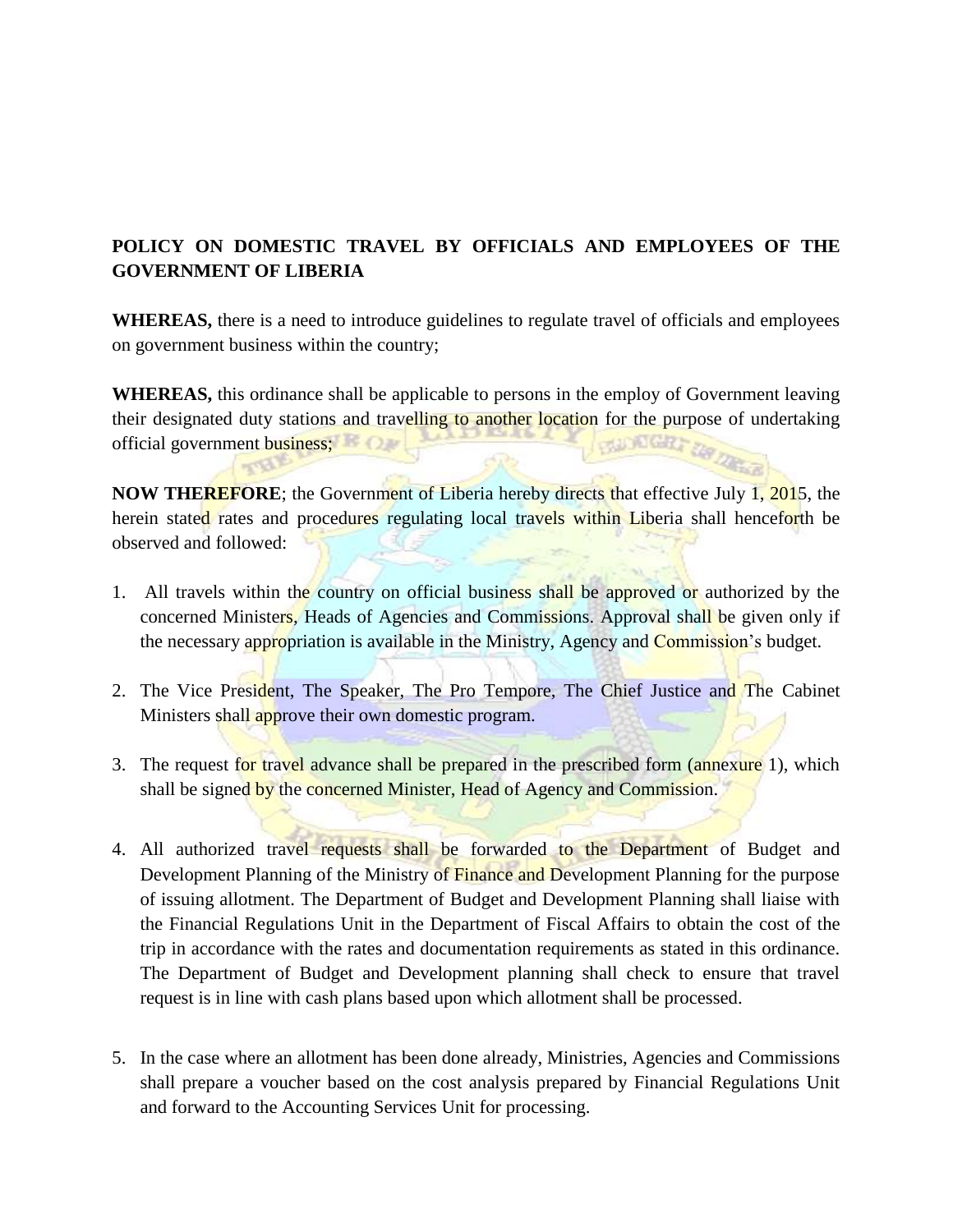- 6. The Office of the Comptroller and Accountant General shall ensure that all domestic travel vouchers are paid in maximum 48 hours once all of the required documentations are attached.
- 7. If an official has undertaken domestic travel on official business utilizing his own resources, he/she shall submit all documents for reimbursement of per diem including approval for the travel undertaken from the competent authority to the Comptroller's Office of the institution who will forward to the Financial Regulations Unit of the Ministry of Finance and Development Planning with all relevant documents for verification before processing.
- 8. Per Diem shall be as per Annexure III. All domestic travel per diems shall be given in Liberian dollars. VEOF LIBERTY

.

- 9. Per Diem of only fifty (50) percent of the established rate shall be admissible for travel to places that are located less than 50 miles from duty station if the individual is returning to the headquarters on the same day. However if the official is compelled to stay overnight with the approval of the competent authority the full per diem shall be admissible.
- 10. All efforts shall be made to facilitate transportation on Government of Liberia's vehicles. In extremely extenuating circumstances, transportation cost shall be borne through the competitive hiring of the services of a registered tax-compliant car rental company. Official using his/her official vehicle shall not be entitled to reimbursement of any transportation cost.
- 11. An incidental allowance of L\$5,000 shall be paid to the head of delegation for the first 5 days and LS1,000 for each additional day, subject to the submission of receipts upon return from tour/travel.
- 12. Upon completion of the travel, officials shall submit to the Ministry of Finance and Development planning, the travel settlement form per annexure II and valid receipts for expenditures up to 80% of per diem received within 5 working days of their return.
- 13. No future domestic travel advance shall be paid to anyone who has failed to submit the prescribed domestic travel settlement form within 5 working days after return from previous journey. Heads of Ministries and Agencies shall ensure their officials submit domestic travel report or future travel requests from the institution may not be honored.
- 14. The Ministry of Finance and Development Planning may require any additional documentation necessary for clarification.
- **15.** All officials of Public Corporations and parastatal organizations shall obtain the approval of the head of organizations for the domestic travel of its employees. All other conditions including the per diem rates as contained herein shall also be applicable.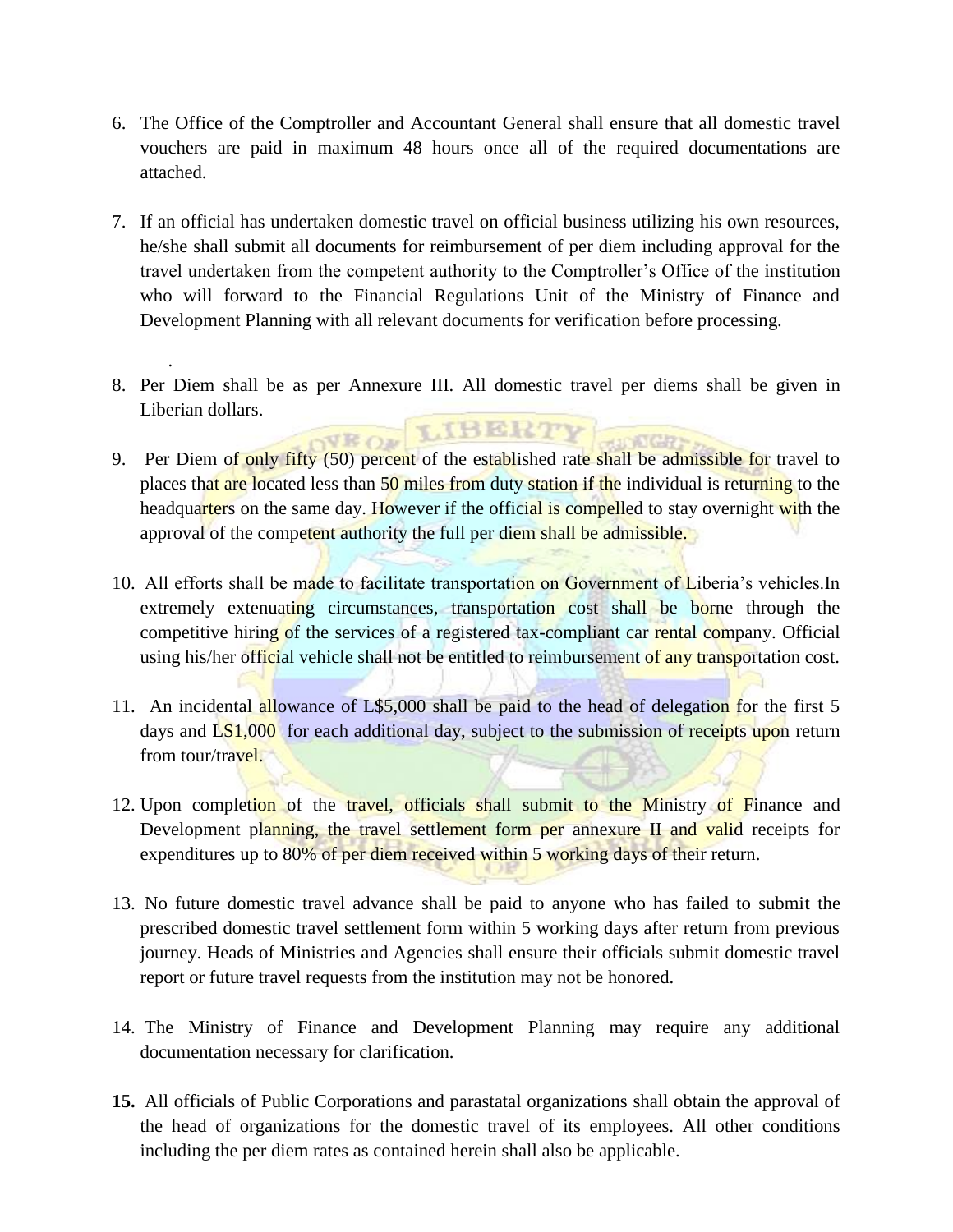# **ANNEXURE I GOVERNMENT OF LIBERIA Domestic Travel Advance Request Form**

(1) Name (s) and Position (s) of Persons (s) traveling :

| (2) Purpose of mission                                                                                   |
|----------------------------------------------------------------------------------------------------------|
|                                                                                                          |
| (3) Place of assignment and place of travel                                                              |
|                                                                                                          |
| (4) Distance to destination from place of assignment                                                     |
| a)                                                                                                       |
|                                                                                                          |
| (5) Actual number of days to be spent on tour.                                                           |
| (6) Copy of approved tour programed by the minister/head of the agency attached yes ()<br>no( )          |
| (7) Mode of transportation : GoL car () hired vehicle ()                                                 |
| (8) If hired vehicle, proof of competitive hiring for vehicle attached<br>Yes ( $\cdot$ ) no ( $\cdot$ ) |

Signature ………………………………… Date ……..............................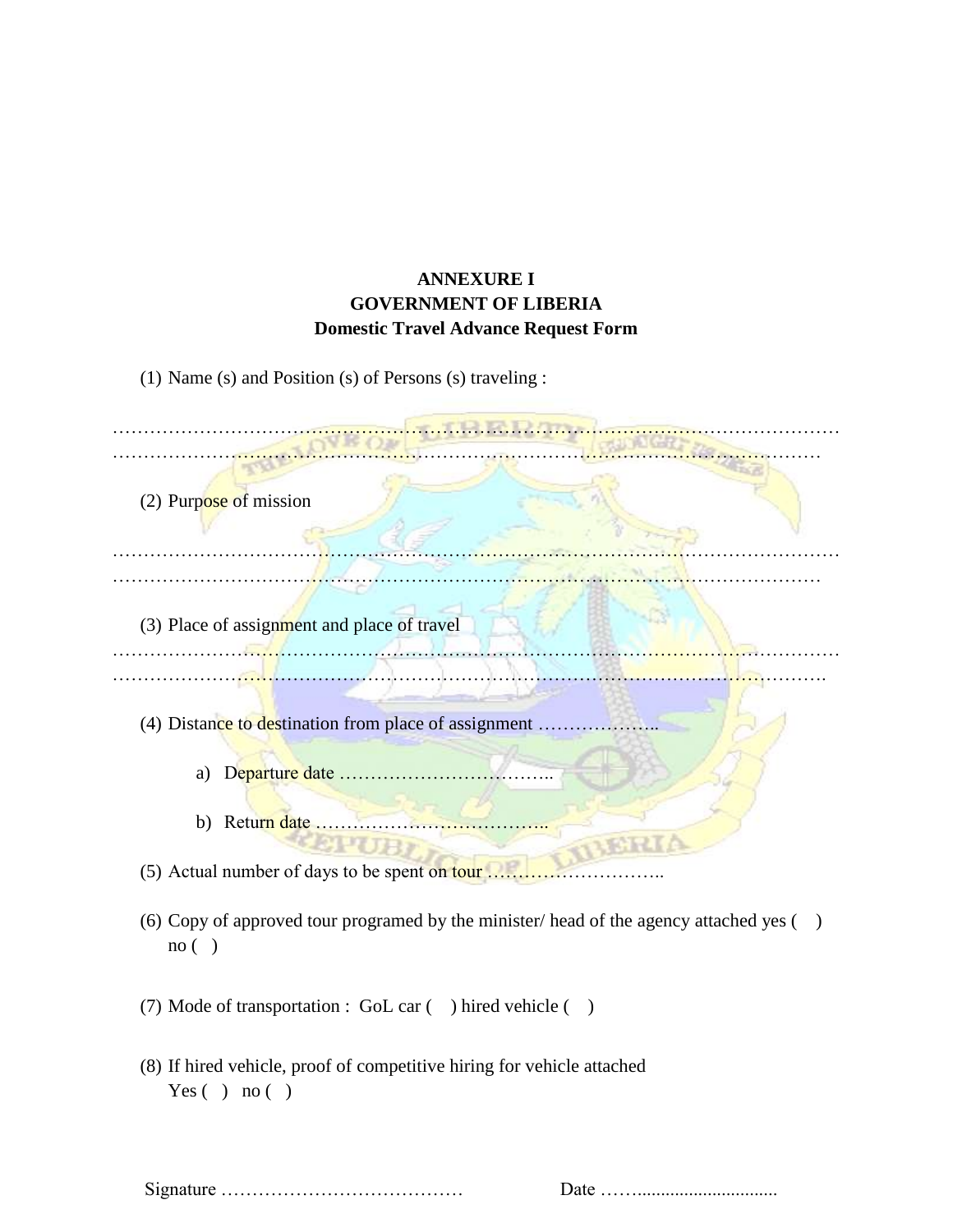Approved ………………………………… Date ……..............................

## **ANNEXURE II** GOVERNMENT OF LIBERIA **Domestic Travel Settlement Form**

1. Name & Position of Person (s) who traveled: …………………………………………………………………………………………….. VE Oa CREATING 2. Place (s) of Travel / Destination (s) ……………………………………………………………………………………………… ……………………………………………………………………………………………… 3. Distance Travel in Miles (a) Distance while going: ………………………………… (b) Distance while coming: ……………………………… (c) Total distance covered: ……………………………… 4. Details of journey: (a) Date  $&$  time of departure from the place of duty: ......... (b) Date & time of arrival at destination:…………………………………. (c) Date & time of departure from destination: ……………………………… (d) Date & time of arrival back at place of duty …………………………… (e) Actual number of Days spent on tour: …………………………………. 5. Mode of Transportation – GoL Vehicle/Hired Vehicle: 6. Advance of per diem received: …………… 7. Per Diem spent on tour: …………………. 8. Balance (available for restitution): ………..………… 9. Signature: …………………………… Date: …………………………………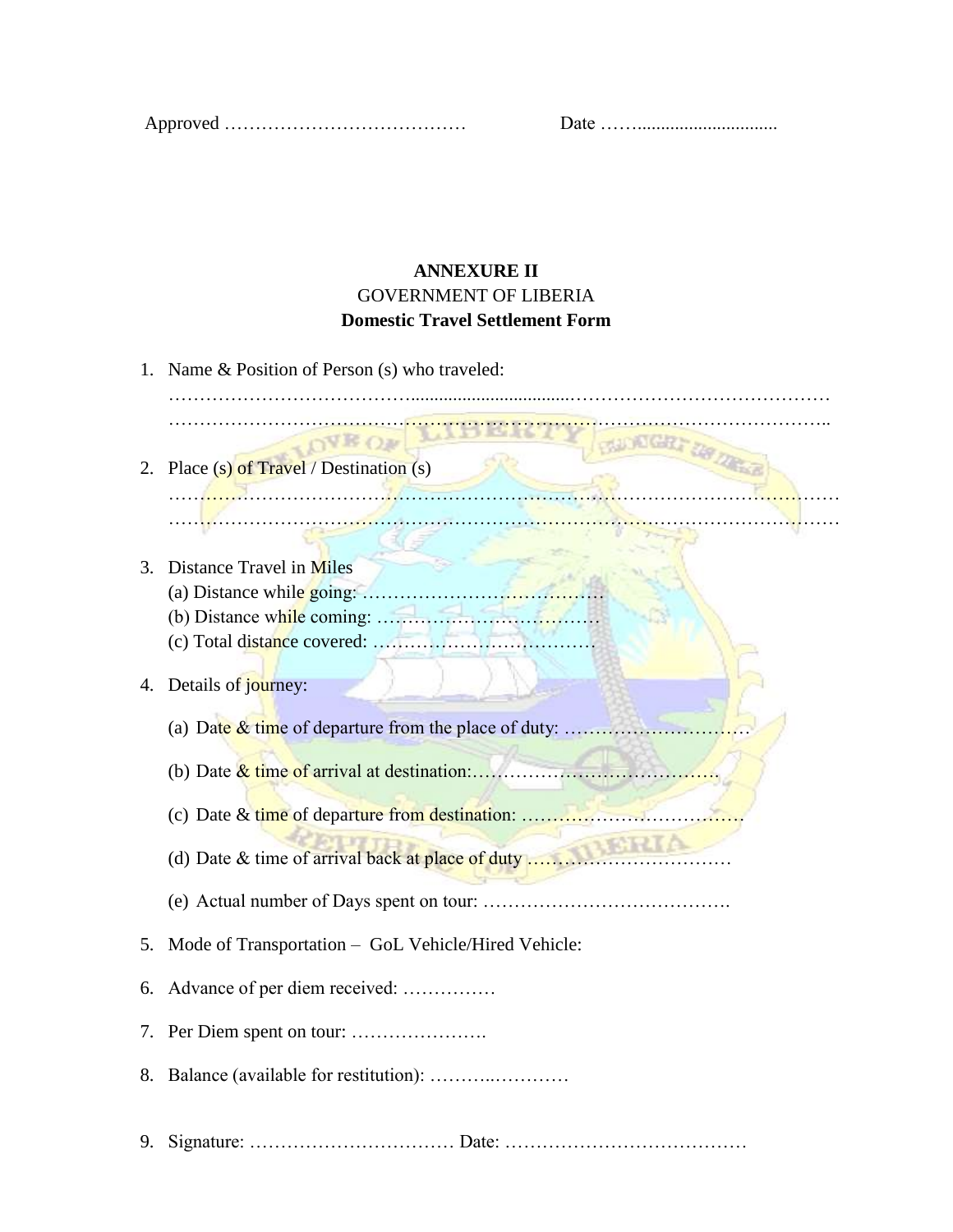NB: You are required to attach copy of receipts for expenditures up to 80% of per diem received for your travel.

# **ANNEXURE III GOVERNMENT OF LIBERIA Schedule of Domestic Travel Perdiem**

| NO. | Traveler                                                                                                                                                                                                                                                 | Per diem allowance<br>LRD per day |
|-----|----------------------------------------------------------------------------------------------------------------------------------------------------------------------------------------------------------------------------------------------------------|-----------------------------------|
| 1.  | The President<br>THERM                                                                                                                                                                                                                                   | 25,000.00                         |
|     |                                                                                                                                                                                                                                                          |                                   |
| 2.  | Vice President, The Speaker, The Chief Justice, President Pro<br>Tempore, and members of the Supreme Court.                                                                                                                                              | 15,000.00                         |
|     |                                                                                                                                                                                                                                                          |                                   |
| 3.  | Heads<br>Ministers,<br>of<br>Cabinet<br>Agencies,<br><b>Autonomous</b><br>Ambassadors Extraordinary & Plenipotentiary, The Chief of<br>Staff of the AFL.                                                                                                 | 12,000.00                         |
|     |                                                                                                                                                                                                                                                          |                                   |
| 4.  | Deputy and Assistant Ministers, Senators, members of the House<br>of Representatives, Ministers counselors of Embassies, Judges of<br>Circuit Courts, Medical Doctors, Deputy Heads of Autonomous<br>Agencies and Bureaus and others of comparable ranks | 10,000.00                         |
|     |                                                                                                                                                                                                                                                          |                                   |
| 5.  | Deputy Chiefs of Protocol, Directors, Comptroller, First &<br>Second Secretaries of Embassies, Executive Secretaries, Chief<br>Accountants and others professionals of similar ranks.                                                                    | 8,000.00                          |
|     |                                                                                                                                                                                                                                                          |                                   |
| 6.  | Engineers, Supervisor/ Assistant, Assistant Chief of Protocol,<br>Accountants, Auditors, Third Secretaries of Embassies, Nurses<br>and other Professionals of similar ranks.                                                                             | 6,000.00                          |
| 7.  | Semi-Professionals, Utility Men (other than Laborers and other<br>than Laborers), Chauffeurs.                                                                                                                                                            | 5,000.00                          |
|     | The Army, Police and Immigration Personnel                                                                                                                                                                                                               |                                   |
| 8.  | Major Generals and brigadier Generals.                                                                                                                                                                                                                   | 10,000.00                         |
| 9.  | <b>Colonels and Majors</b>                                                                                                                                                                                                                               | 8,000.00                          |
| 10. | <b>Captains and Lieutenants</b>                                                                                                                                                                                                                          | 6,000.00                          |
| 11. | <b>Corporals to Staff Sergeants</b>                                                                                                                                                                                                                      | 5,000.00                          |
|     |                                                                                                                                                                                                                                                          |                                   |
| 12. | <b>Enlisted Men</b>                                                                                                                                                                                                                                      | 4,000.00                          |